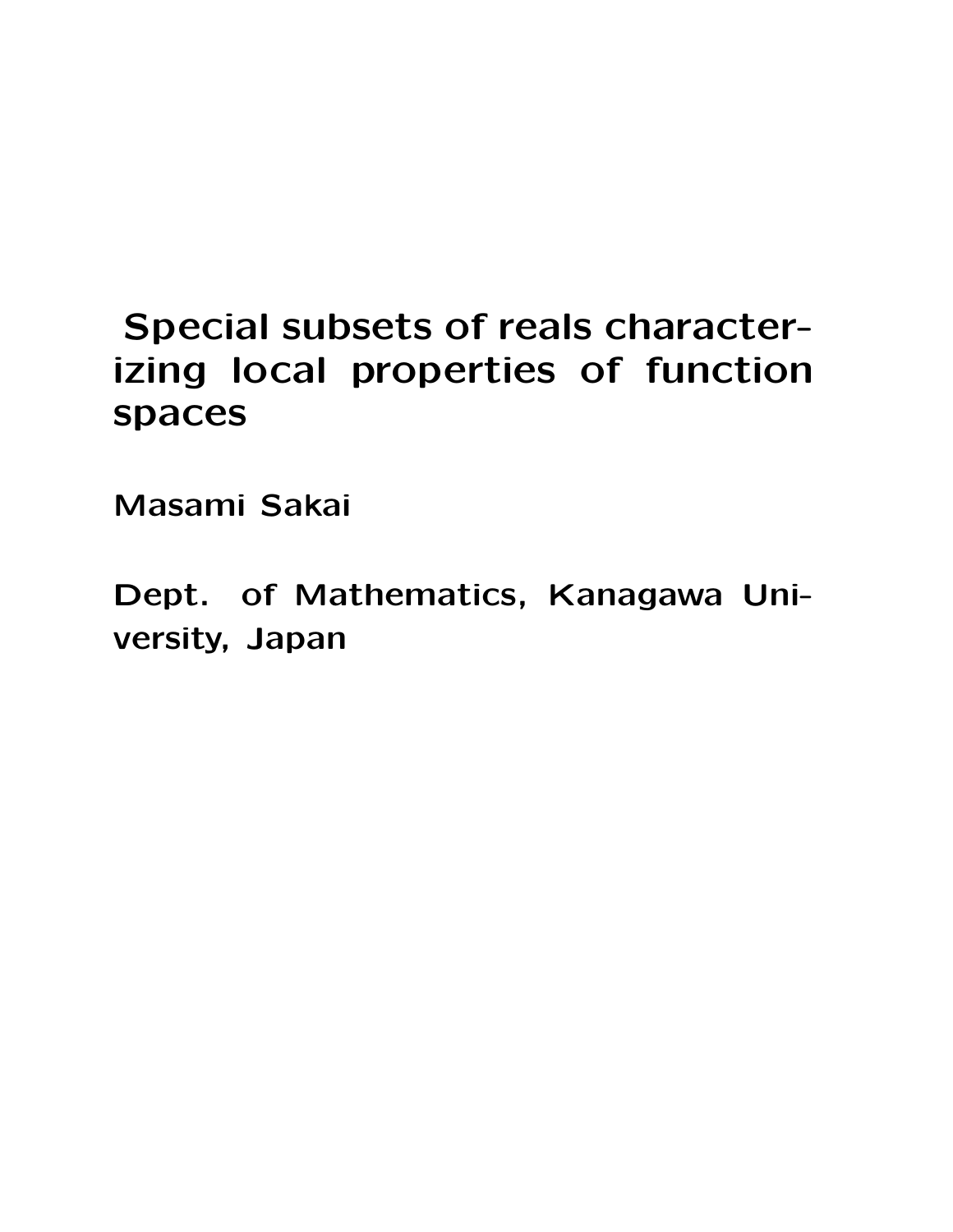1. Introduction and preliminaries.

Spaces=Tychonoff.

 $N, Q, P$  and  $R$  will be used to denote the positive integers, the rationals, the irrationals and the reals, respectively.

For a space X, we denote by  $C_p(X)$  the space of all real-valued continuous functions on  $X$ with the topology of pointwise convergence.

Let  $\mathfrak c$  be the cardinality of  $\mathbb R$ .

 $\mathfrak{b} = \min\{|\mathcal{B}| : \mathcal{B}$  is an unbounded family in  $\omega^{\omega}\}.$ 

 $\mathfrak{p}=\mathsf{min}\{|\mathcal{F}|:\mathcal{F}\text{ is a subfamily of }[\omega]^\omega\text{ with the }\mathcal{F}\}$ *sfip* which has no infinite pseudo-intersection}.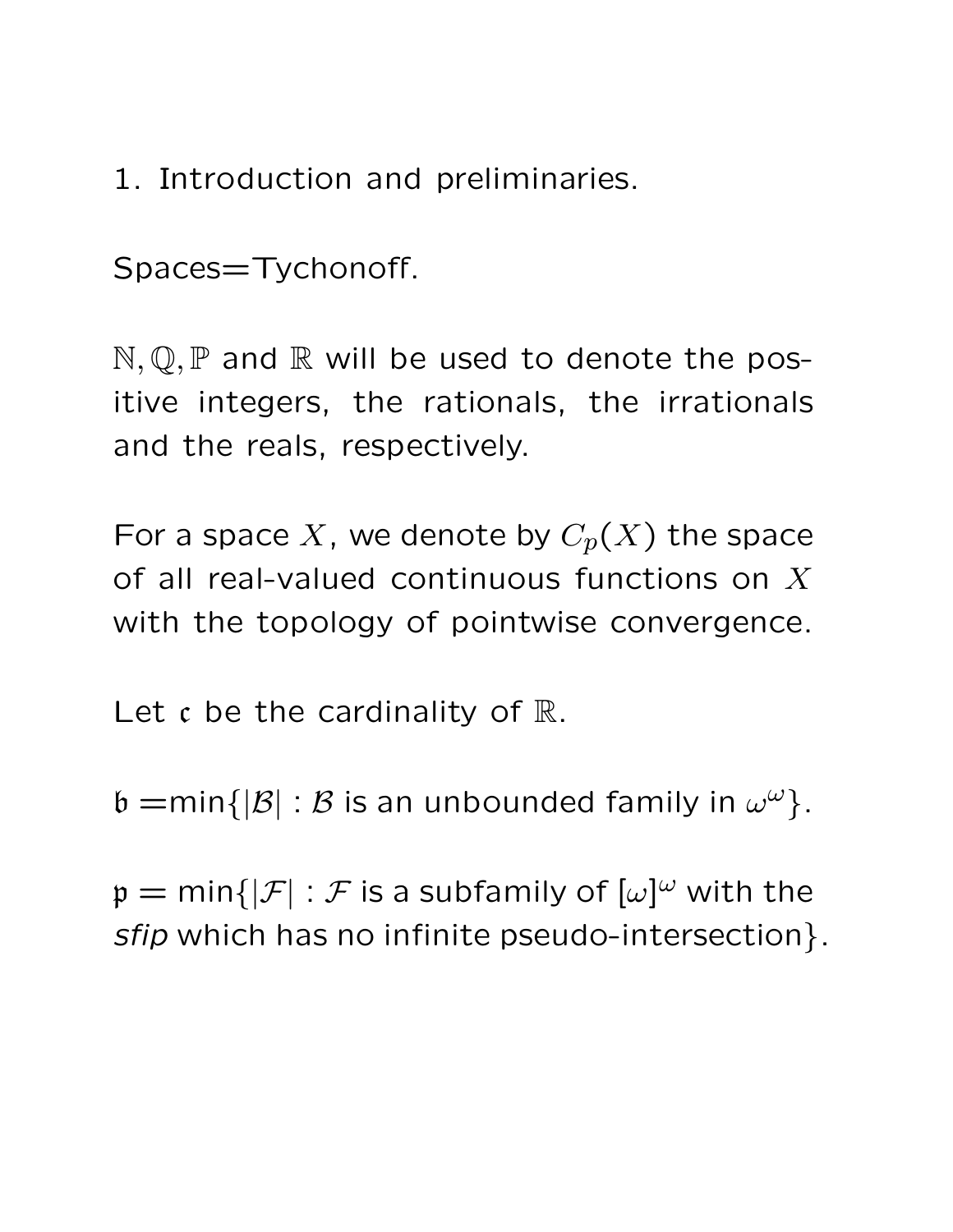2. The Fréchet property of  $C_p(X)$ 

Definition. (1) X is **strictly Fréchet** if  $A_n \subset$ X and  $x \in \overline{A}_n$   $(n \in \omega)$  imply that there exists  ${x_n}_{n\in\omega}$  such that  $x_n\in A_n$  and  $x_n\to x$ .

(2) X is **Fréchet** if  $A \subset X$  and  $x \in \overline{A}$  imply that there exists  $\{x_n\}_{n\in\omega}\subset A$  such that  $x_n\to$ x.

(3) <sup>X</sup> is **sequential** if for every non-closed set A in X, there exist a point  $x \in X - A$  and a sequence  $\{x_n\}_{n\in\omega}\subset A$  such that  $x_n\to x$ .

(4) <sup>X</sup> has **countable tightness** if <sup>A</sup> <sup>⊂</sup> <sup>X</sup> and  $x \in \overline{A}$  imply that there exists  $B \subset A$  such that  $x \in \overline{B}$  and  $|B| = \omega$ .

first countable  $\Rightarrow$  strictly Fréchet  $\Rightarrow$  Fréchet  $\Rightarrow$  sequential  $\Rightarrow$  countable tightness

Fact.  $C_p(X)$  is first countable iff X is countable.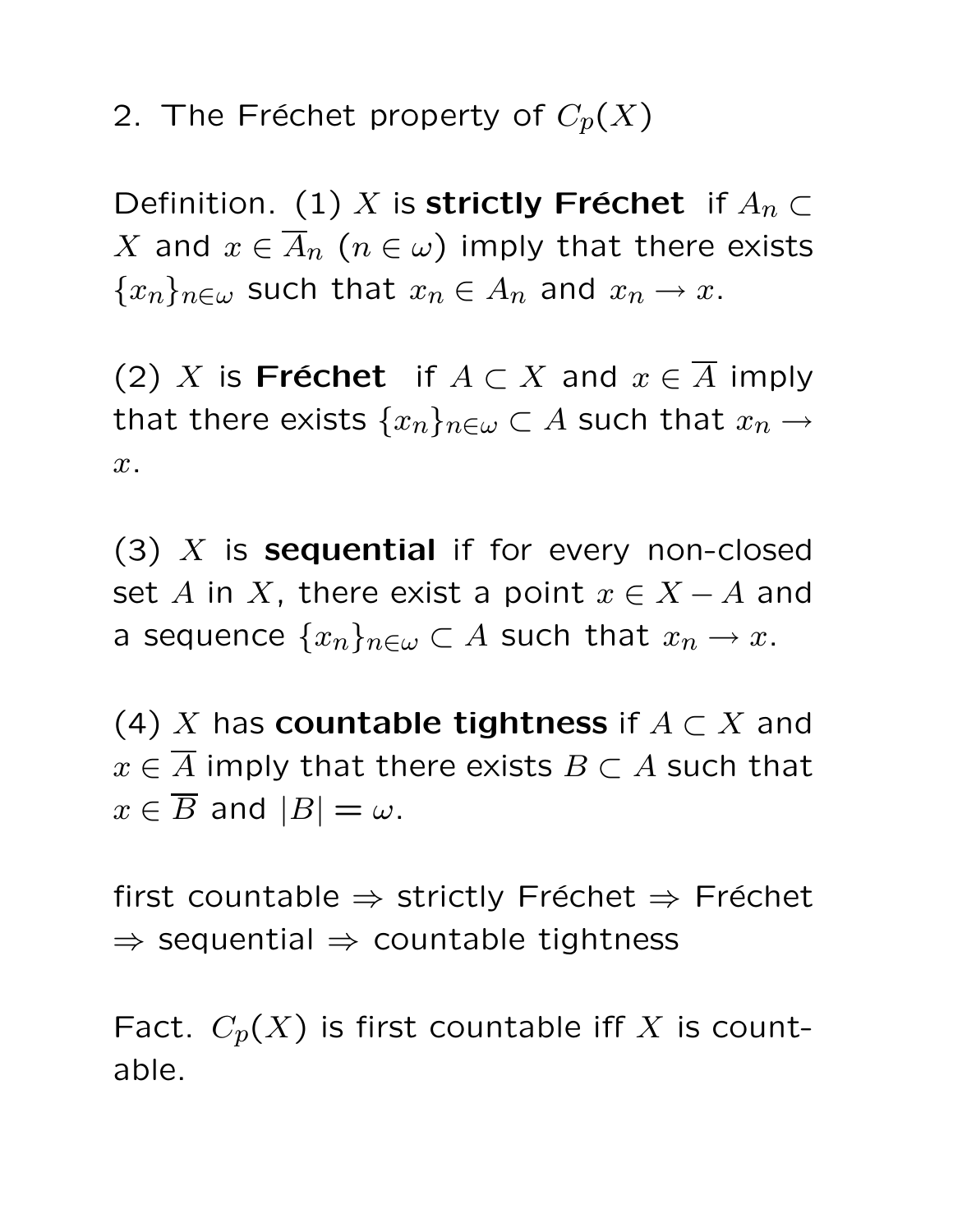Theorem(Arhangel'skii,1976; Pytkeev, 1982). The following are equivalent.

(1)  $C_p(X)$  has countable tightness;

(2) Every finite power of X is Lindelöf.

Definition. A family  $A$  of subsets of a set X is an  $\omega$ -**cover** of X if every finite subset of  $X$  is contained in some member of  $A$ .

Definition(Gerlits, Nagy, 1982). A space X satisfies **property (**ε**)** if every open <sup>ω</sup>-cover of X contains a countable  $\omega$ -subcover of X.

Proposition(Gerlits, Nagy, 1982). Every finite power of X is Lindelöf iff X satisfies  $(\varepsilon)$ .

For a sequence  $\{A_n\}_{n\in\omega}$  of subsets of a set  $X$ , we put

$$
\underline{\operatorname{Lim}}\, A_n = \bigcup_{n \in \omega} \bigcap_{m \geq n} A_m.
$$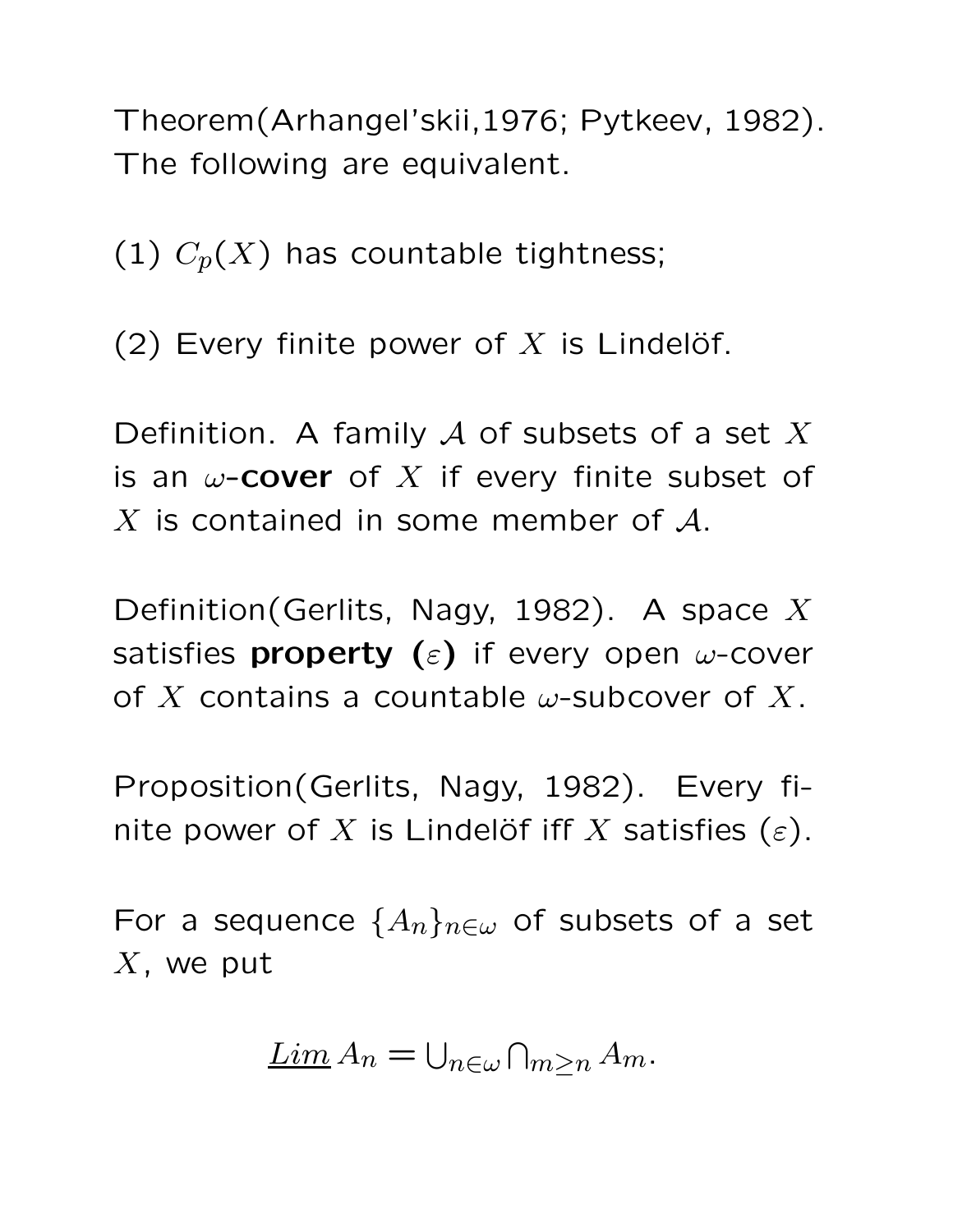Definition(Gerlits, Nagy, 1982). A space  $X$ satisfies **property** ( $\gamma$ ) if for every open  $\omega$ cover U of X, there exists  $\{U_n\}_{n\in\omega}\subset\mathcal{U}$  with  $X = \underline{Lim} U_n$ .

Theorem(Gerlits, Nagy, 1982; Gerlits, 1983). The following are equivalent.

(1)  $C_p(X)$  is strictly Fréchet;

(2)  $C_p(X)$  is Fréchet;

(3)  $C_p(X)$  is sequential;

(4) X satisfies  $(\gamma)$ .

Fact. If a space X satisfies  $(\gamma)$ , then for every sequence  $\{\mathcal{U}_n\}_{n\in\omega}$  of open  $\omega$ -covers of X, there exists  $\{U_n\}_{n\in\omega}$  such that  $U_n\in\mathcal{U}_n$ and  $X = \underline{Lim} U_n$ .

We recall properties  $(\delta)$  and  $(*)$  which are weaker than property  $(\gamma)$ . If A is a family of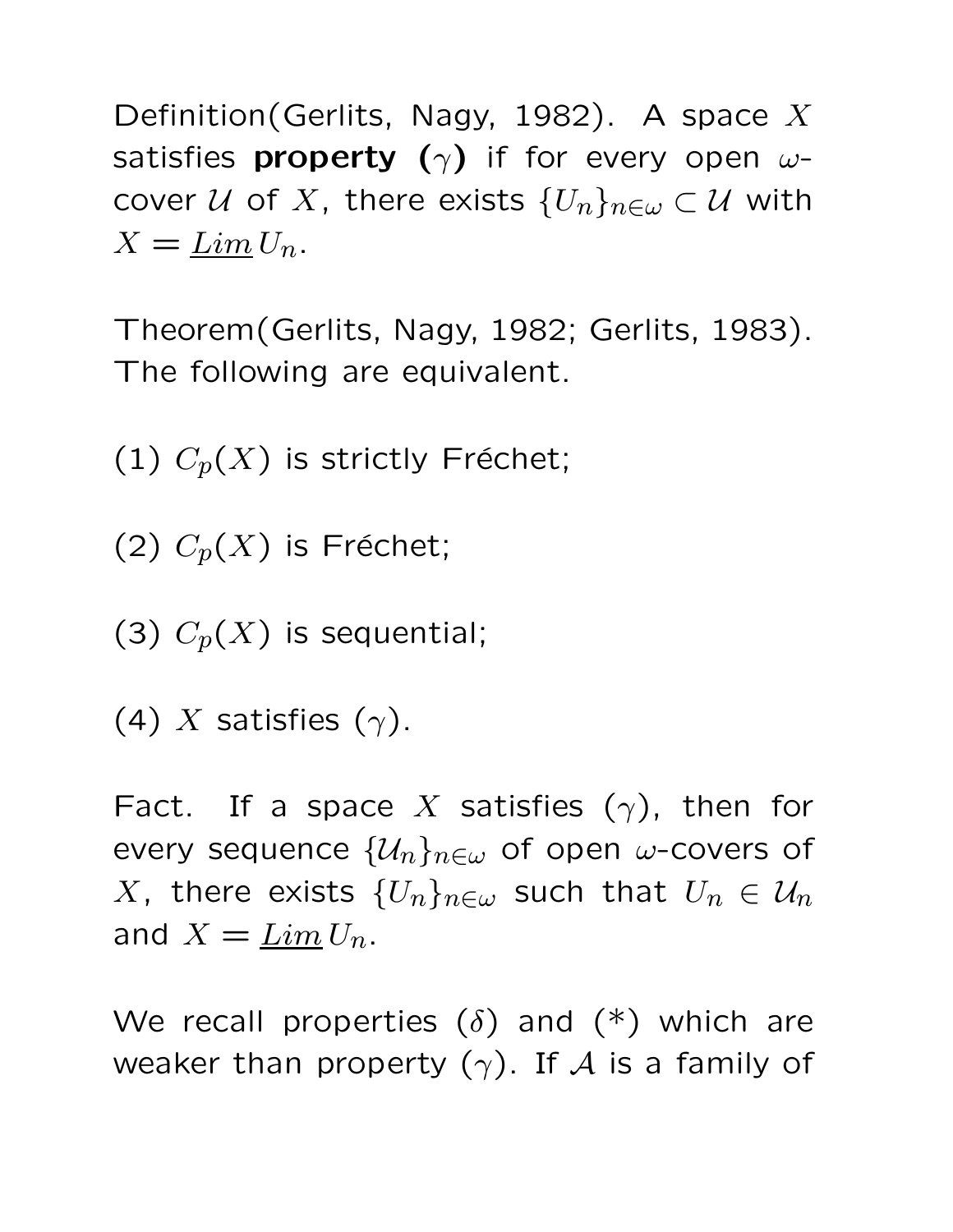subsets of a set X, then we denote by  $L(\mathcal{A})$ the smallest family of subsets of  $X$  which contains A and is closed under the operation  $Lim$ . For a sequence  $\phi = {\mathcal{U}_n}_{n \in \omega}$  of open covers of a space X, a set  $A \subset X$  is said to be  $\phi$ -**small** if for every  $n \in \omega$  there exist  $k \in \omega$  and members  $U_i \in \mathcal{U}_{n+i}$   $(i < k)$  with  $A \subset \bigcup_{i < k} U_i.$ 

Definition(Gerlits, Nagy, 1982). (1) A space X has **property**  $(\delta)$  if for every open  $\omega$ -cover U of X,  $X \in L(U)$  holds;

(2) A space <sup>X</sup> has **property** (\*) if for every sequence  $\phi = {\mathcal{U}_n}_{n \in \omega}$  of open covers of X, X is the union of countably many  $\phi$ -small sets.

Definition. A space <sup>X</sup> has the **Rothberger property** if for every sequence  $\{\mathcal{U}_n\}_{n\in\omega}$  of open covers of X, there exist  $U_n \in \mathcal{U}_n$   $(n \in \omega)$ with  $X = \bigcup_{n \in \omega} U_n$ .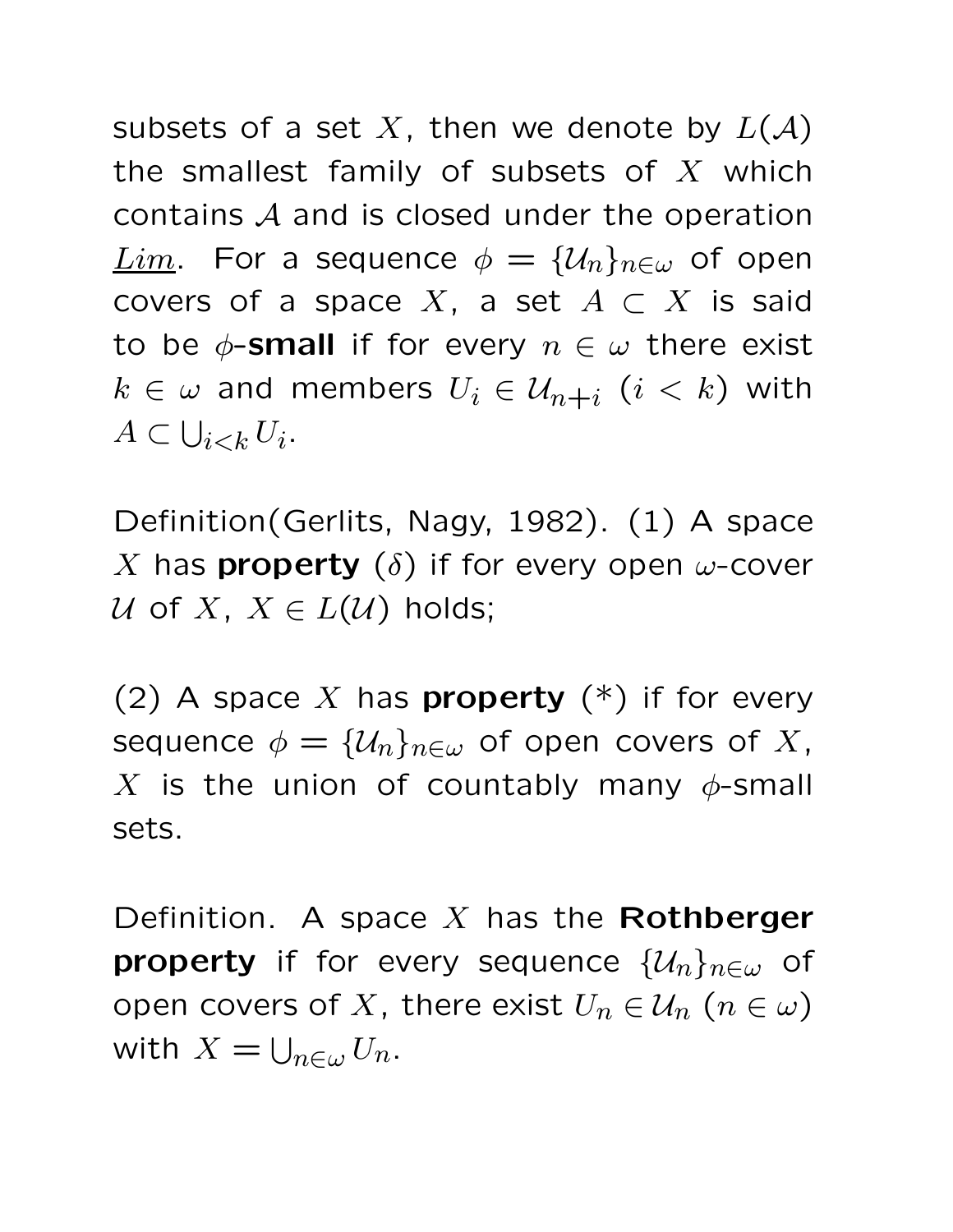Theorem(Gerlits, Nagy, 1982). The following implications hold:

 $(\gamma) \Rightarrow (\delta) \Rightarrow (*) \Rightarrow$  the Rothberger property.

Every subset of  $\mathbb R$  satisfying the Rothberger property has strong measure zero. R. Laver constructed a model of ZFC in which every set having strong measure zero is countable. Hence, in the Laver's model, every subset of R satisfying  $(\gamma)$  is countable.

Corollary(Galvin, Miller, 1984). The following equality holds:

 $\mathfrak{p} = \min\{|X| : X \subset \mathbb{R}$  and  $C_p(X)$  is not Fréchet}.

Therefore every subset of  $\mathbb R$  of cardinality less than c satisfies  $(\gamma)$  iff  $p = c$ .

[MA] If  $X \subset \mathbb{R}$  and  $|X| < \mathfrak{c}$ , then X has property  $(\gamma)$ .

Example(Galvin ,Miller,1984). [MA] there exists a subset  $X \subset \mathbb{R}$  satisfying  $(\gamma)$  of cardinality c.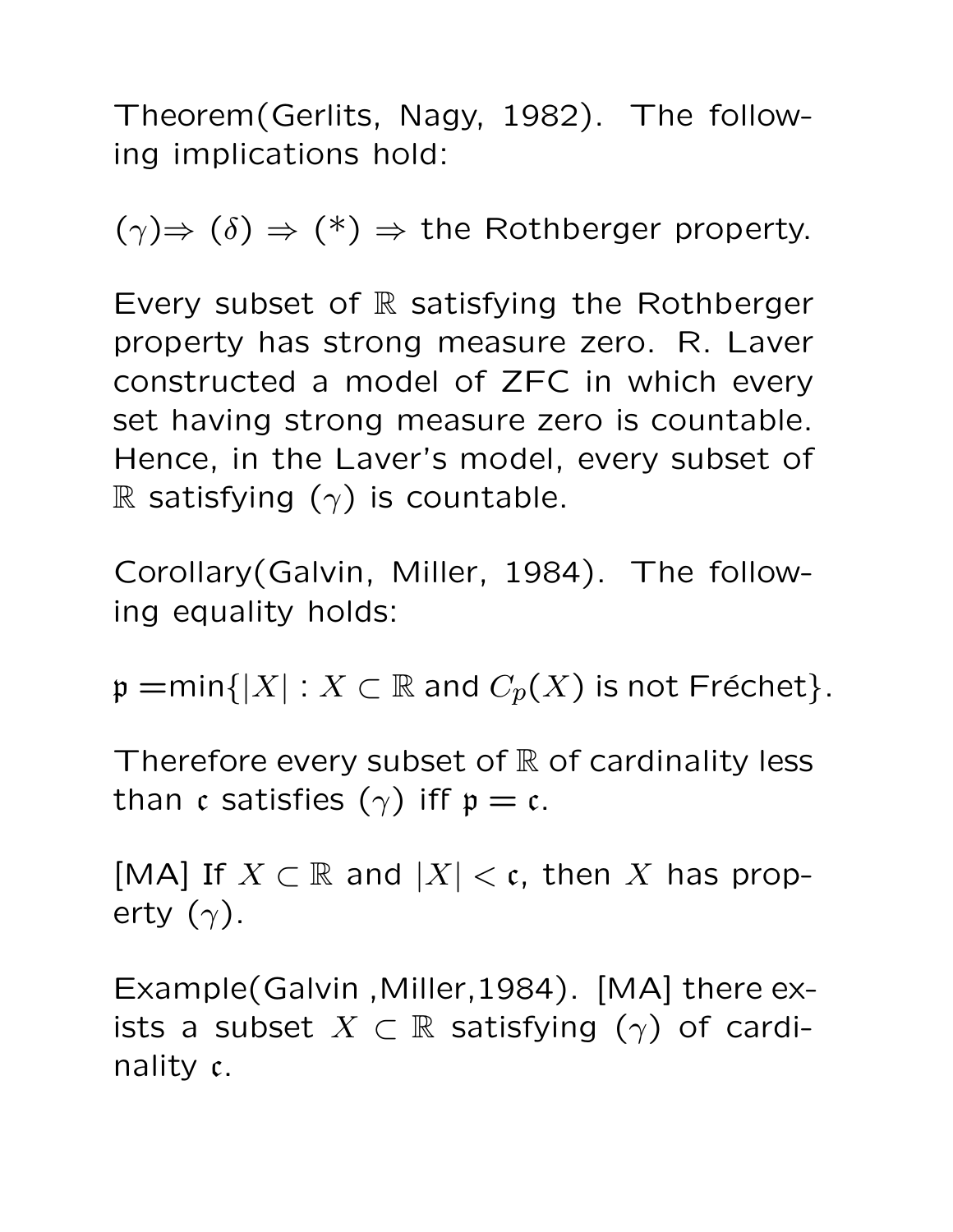3. The  $\kappa$ -Fréchet property of  $C_p(X)$ .

Definition(Arhangel'skii). A space <sup>X</sup> is <sup>κ</sup>**-Fréchet** if for every open subset  $U$  of  $X$  and every point  $x \in \overline{U}$ , there exists a sequence  ${x_n}_{n\in\omega} \subset U$  such that  $x_n \to x$ .

Example. The arbitrary power of R is  $\kappa$ -Fréchet.

Definition. A family  $\{A_{\alpha}\}_{{\alpha}\in{\eta}}$  of subsets of a space <sup>X</sup> is **strongly point-finite** if for every  $\alpha \in \eta$ , there exists an open set  $U_{\alpha}$  of X such that  $A_{\alpha} \subset U_{\alpha}$  and  $\{U_{\alpha}\}_{{\alpha \in \eta}}$  is point-finite.

Definition. A space X has **property**  $(\kappa)$  if every pairwise disjoint sequence of finite subsets of  $X$  has a strongly point-finite subsequence.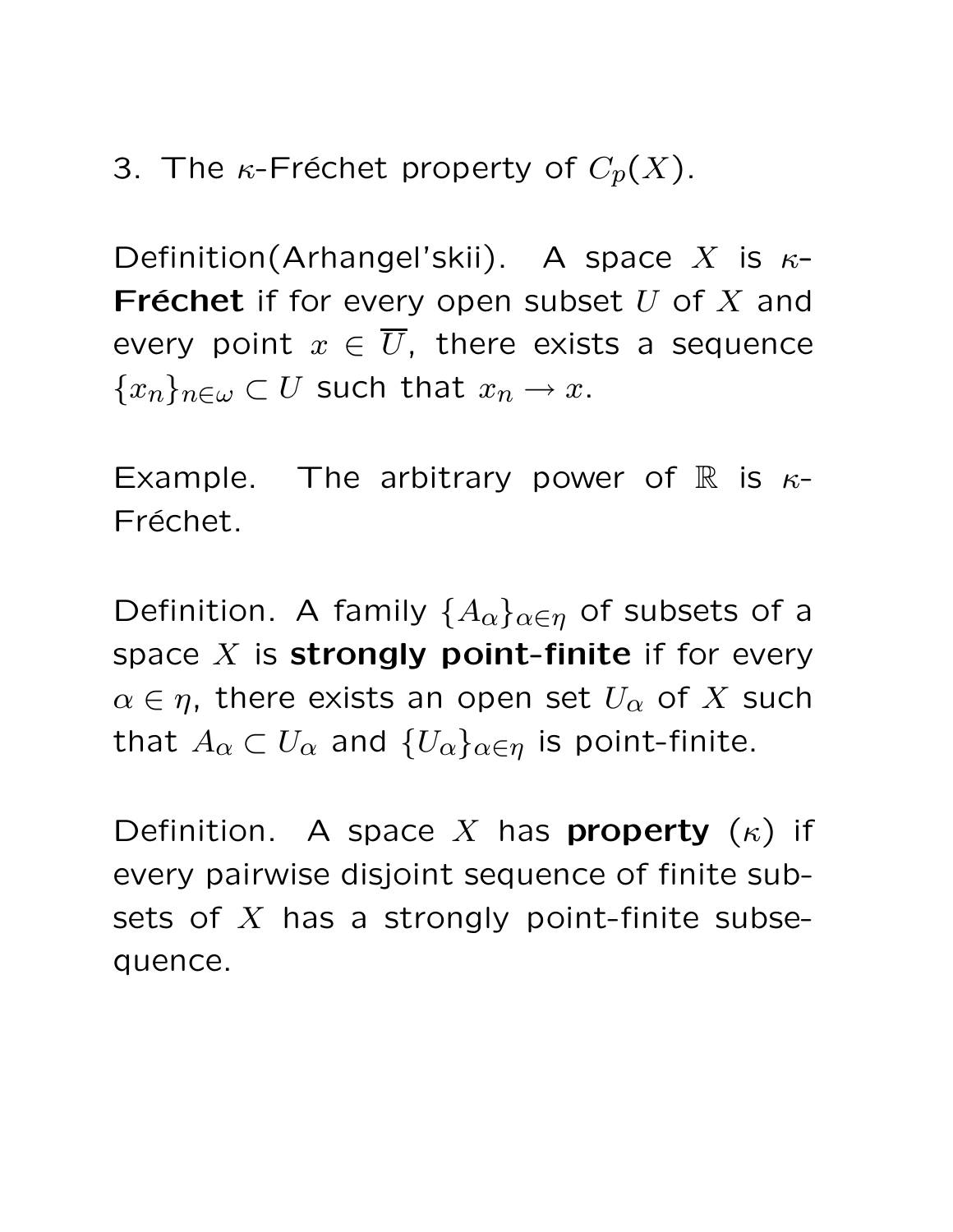Theorem(Sakai). The following are equivalent.

(1)  $C_p(X)$  is  $\kappa$ -Fréchet;

(2) the sequential closure of every open set of  $C_p(X)$  is closed;

(3) X satisfies  $(\kappa)$ .

Proposition. (1) Property  $(\kappa)$  is hereditary with respect to subspaces and finite powers;

(2) Let  $f: X \to Y$  be a one-to-one continuous map. If Y satisfies  $(\kappa)$ , then X also satisfies  $(\kappa)$ ;

(3) If every point of  $X$  has a neighborhood satisfying  $(\kappa)$ , then X also satisfies  $(\kappa)$ . In particular, property  $(\kappa)$  is preserved by the topological sum.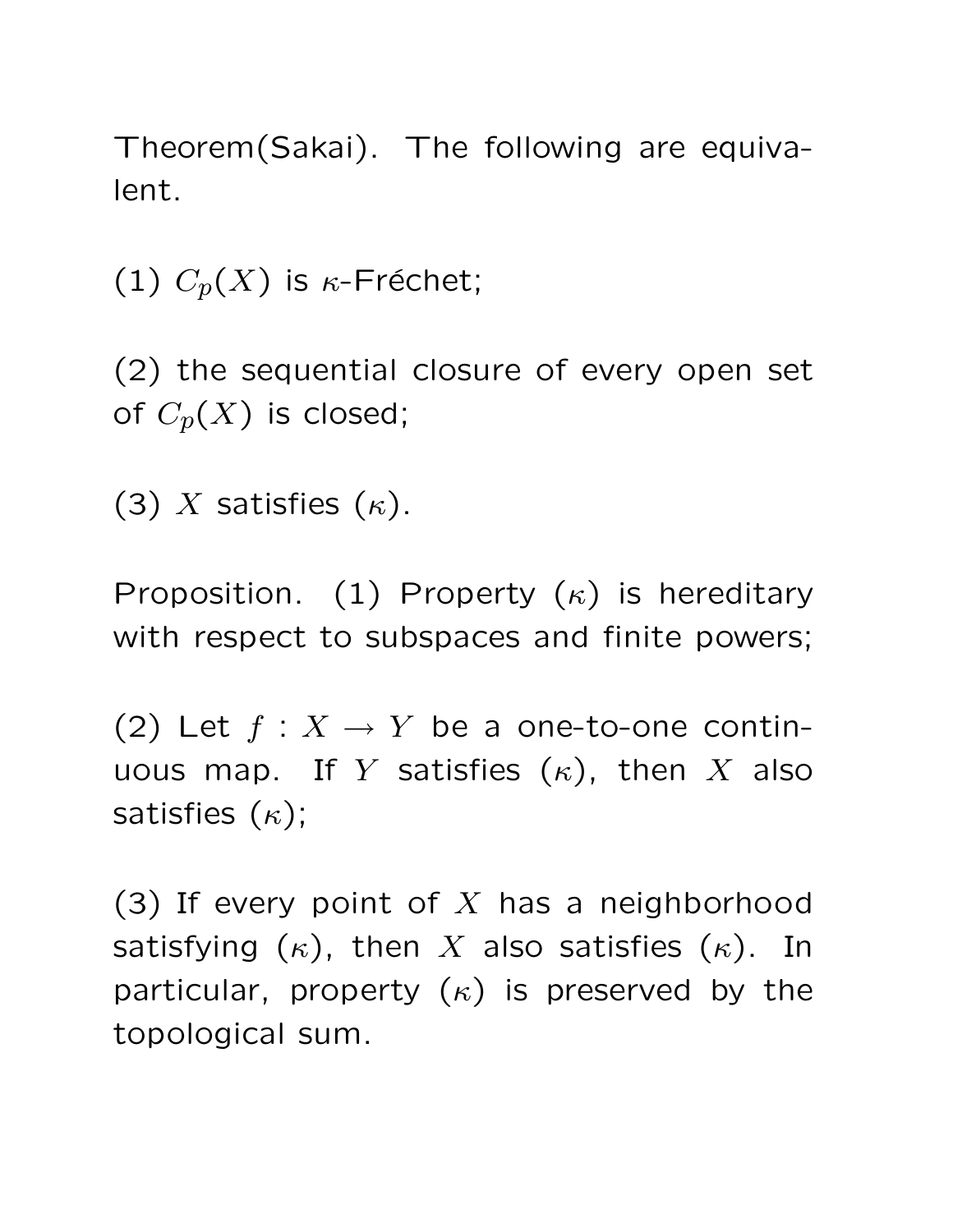Proposition. Every scattered space satisfies  $(\kappa).$ 

Definition. (1) A subset X of  $\mathbb R$  is a  $\lambda$ -set if every countable subset of X is a  $G_{\delta}$ -set of X.

(2) A subset  $X$  of  $\mathbb R$  is **always of the first category** (or **perfectly meager**) for every perfect set  $P$  of  $\mathbb R$  (i.e.  $P$  is dense in itself and closed in  $\mathbb{R}$ ), the set  $P \cap X$  is of the first category in  $P$ .

(3) A subset of R is a **Sierpiński set** (Lusin **set**) if it is uncountable and the intersection with every set of Lebesgue measure zero (every set of the first category) is countable.

Every Sierpiński set is a  $\lambda$ -set. Every  $\lambda$ -set is always of the first category.

Theorem(Sakai). Every  $\lambda$ -set of R satisfies  $(\kappa)$ , and every subset of R satisfying  $(\kappa)$  is always of the first category.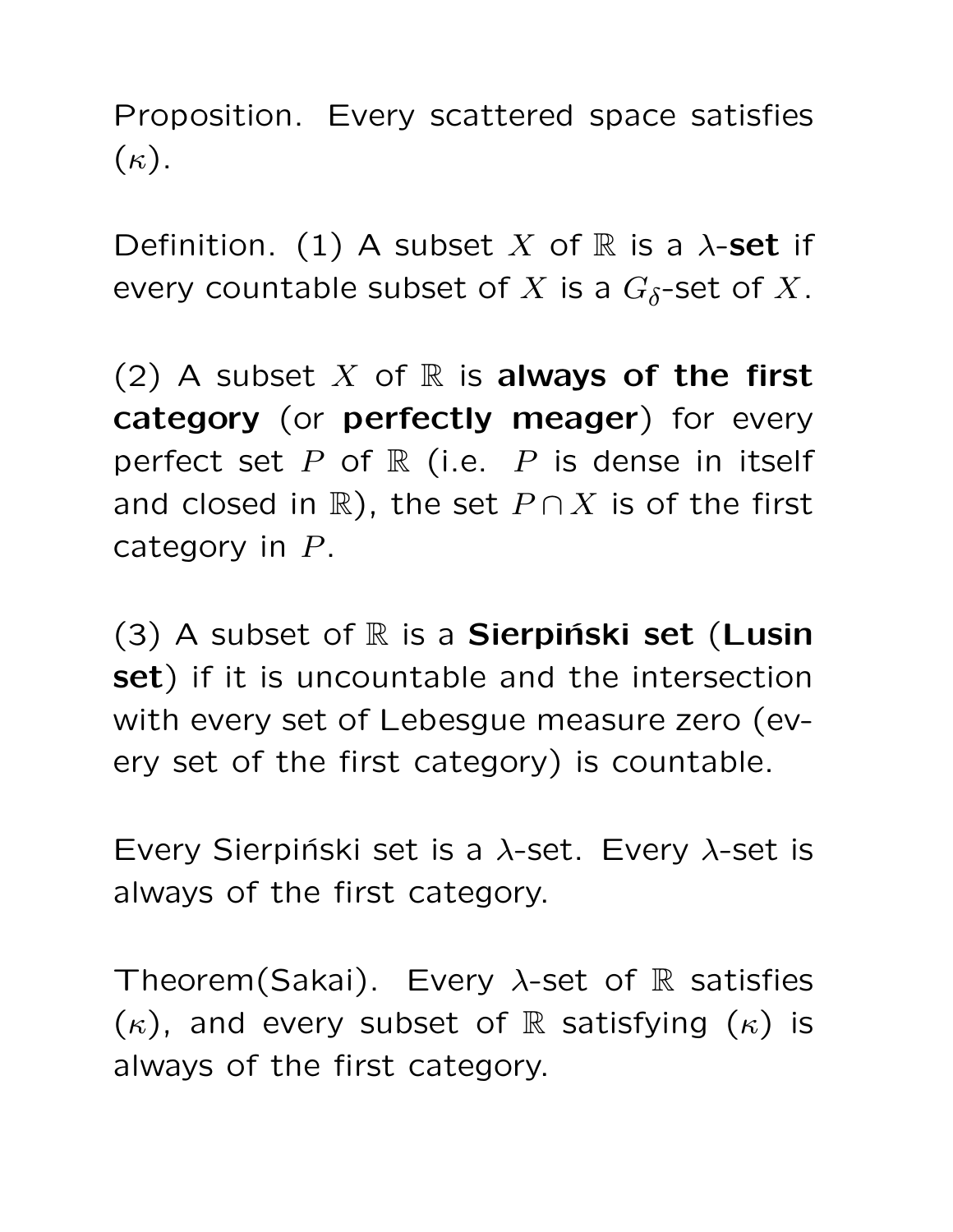Thus a Sierpiński set satisfies  $(\kappa)$ , but a Lusin set does not satisfy  $(\kappa)$ . We have the following implications. The implication " $(*) \Rightarrow$ always of the first category" is due to Gerlits and Nagy.

$$
(\gamma) \Rightarrow (\delta) \Rightarrow (*)
$$

 $\Downarrow$ 

 $\lambda$ -set  $\Rightarrow$   $(\kappa) \Rightarrow$  always of the first category

Example (1) [CH] there exists a space which is always of the first category and does not satisfy  $(\kappa)$ . Let  $f : \mathbb{P} \to \mathbb{P}$  be a one-to-one continuous map such that for every Lusin set  $L \subset \mathbb{P}$ ,  $f(L)$  is always of the first category. Take a Lusin set  $L \subset \mathbb{P}$  and consider  $f(L)$ . It is always of the first category, but it does not satisfy  $(\kappa)$ . If it had this property, L would also have this property. This is a contradiction.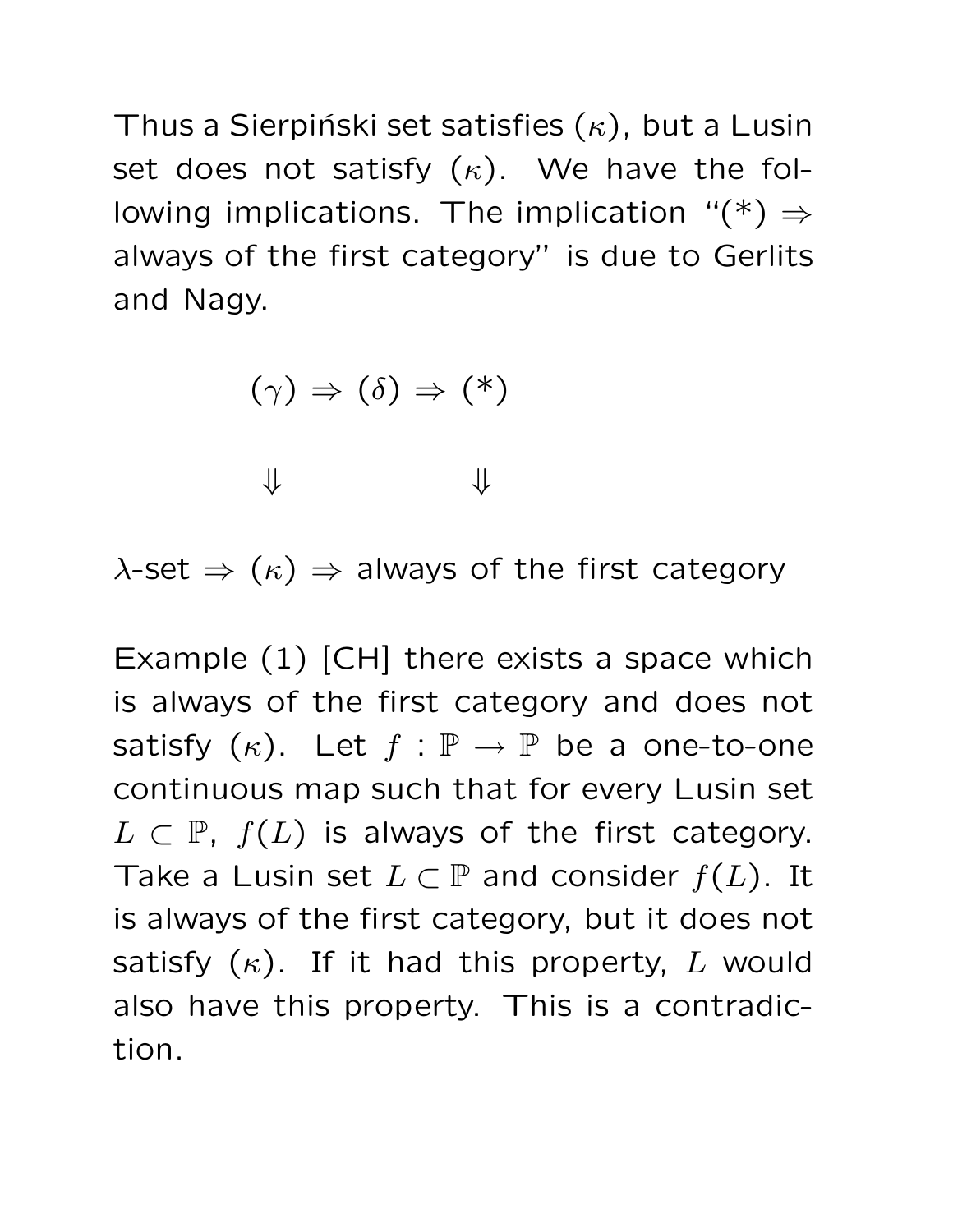(2) There exists a space satisfying  $(\kappa)$  which is not a  $\lambda$ -space. Let  $[\omega]^{<\omega}\cup X\subset 2^\omega$  be the space satisfying  $(\gamma)$  (hence  $(\kappa)$ ) constructed under Martin's axiom by Galvin and Miller, where the set  $X$  has cardinality continuum. For any open  $U \supset [\omega]^{<\omega}$ ,  $X-U$  has cardinality less than  $\mathfrak{c}$ . Therefore  $[\omega]^{<\omega}$  is not a  $G_\delta\text{-set}$ of  $[\omega]^{<\omega} \cup X$ .

Question. Does the following equality hold?:

 $\mathfrak{b}$  =min{|X| : X  $\subset \mathbb{R}$  and  $C_p(X)$  is not  $\kappa$ -Fréchet}.

Rothberger proved that the equality  $\mathfrak{b} = \min\{|X|:$  $X \subset \mathbb{R}$  and X is not a  $\lambda$ -set}.

Question. Let X be a  $\lambda$ -set which is not a  $\lambda'$ -set. Such a set was given in ZFC by Rothberger. Let  $C$  be a countable set of  $\mathbb R$ such that  $X \cup C$  is not a  $\lambda$ -set. Then  $X \cup C$ is a non- $\lambda$ -set which is always of the first category. Does the set  $X \cup C$  satisfy  $(\kappa)$ ?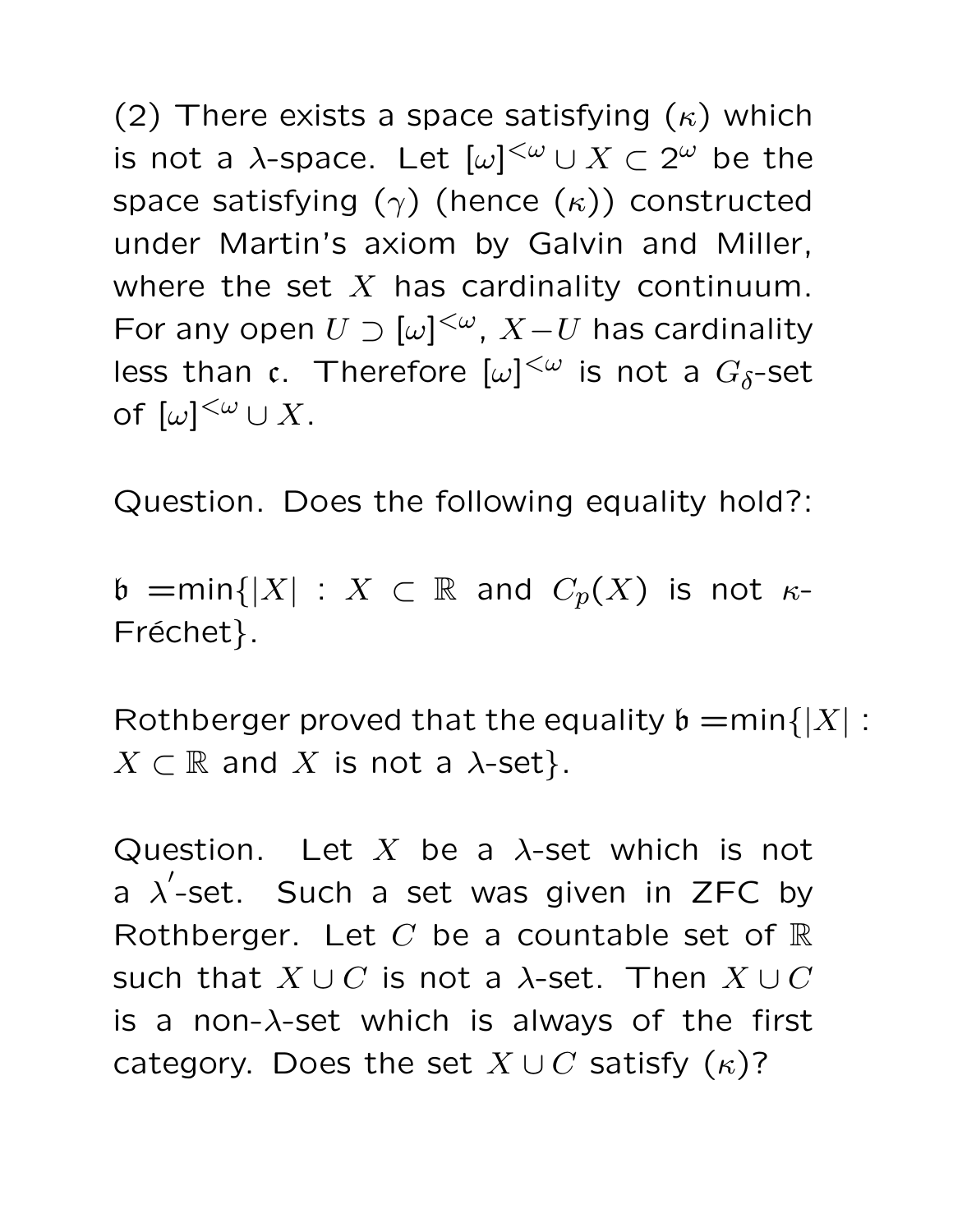4. The Pytkeev property and the weak Fréchet property of  $C_p(X)$ .

For  $x \in X$ , a family N of subsets of X is a  $\pi$ -network at x if every neighborhood of x contains some member of  $N$ .

Definition. (1) A space <sup>X</sup> is **subsequential** if it is homeomorphic to a subspace of a sequential space;

(2) A space <sup>X</sup> is a **Pytkeev space** if <sup>A</sup> <sup>⊂</sup> X and  $x \in \overline{A} - A$  imply that there exists a countable  $\pi$ -network at  $x$  of infinite subsets of A.

(3) A space X is **weakly Fréchet** if  $A \subset X$ and  $x \in \overline{A} - A$  imply that there exists a pairwise disjoint family  ${F_n}_{n\in\omega}$  of finite subsets of  $A$  such that for every neighborhood  $U$  of x,  $U \cap F_n \neq \emptyset$  for all but finitely many  $n \in \omega$ .

subsequential  $\Rightarrow$  Pytkeev  $\Rightarrow$  weakly Fréchet  $\Rightarrow$  countable tightness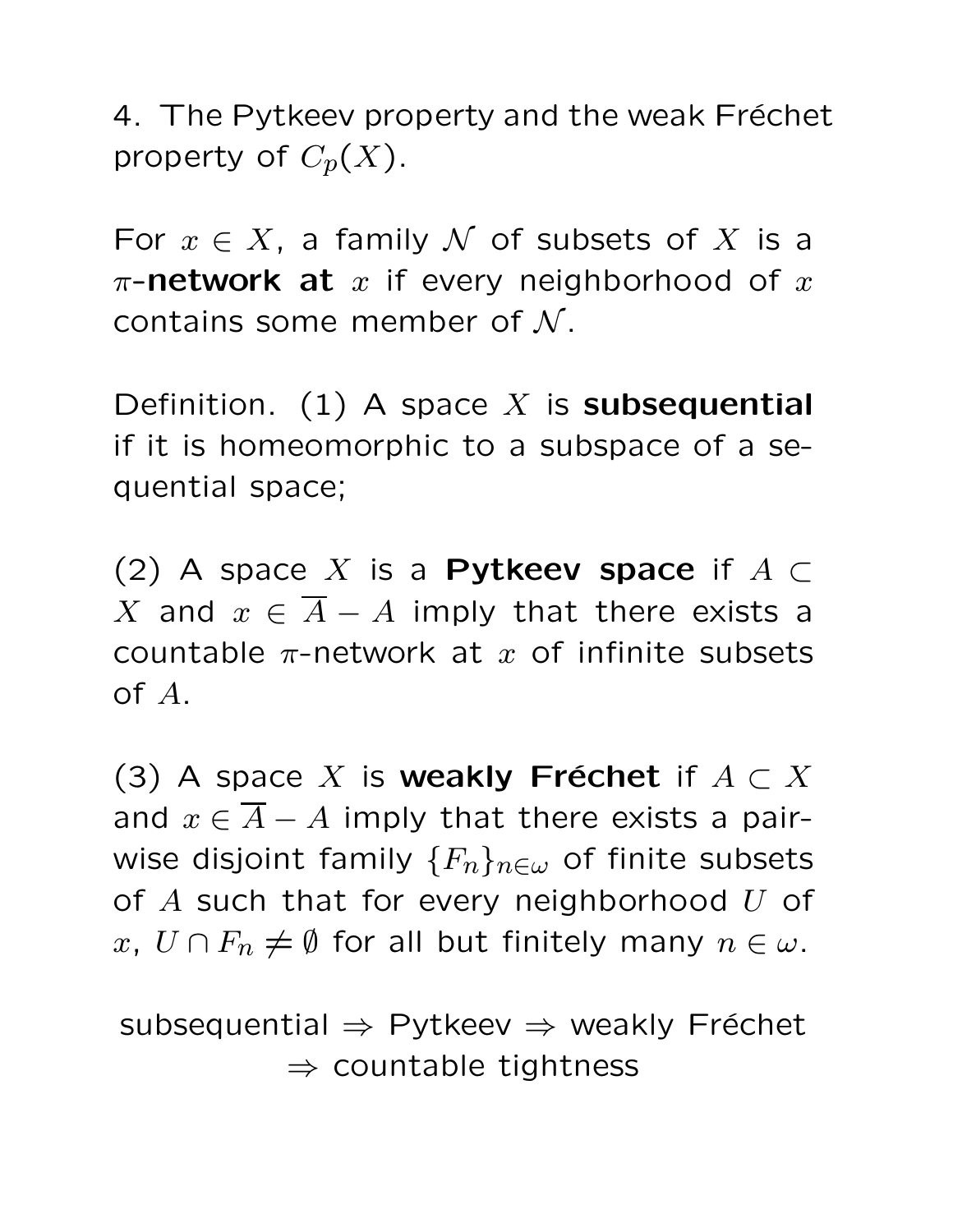Theorem(Malykhin, 1999). (1)  $C_p(I)$  is not subsequential, where  $I$  is the unit interval.

(2) For a compact space  $X$   $C_p(X)$  is subsequential iff it is Fréchet.

Question. Find a characterization of subsequentiality of  $C_p(X)$  in terms of X.

Definition. (1) An open  $\omega$ -cover  $\mathcal U$  of a space X is **non-trivial** if  $X \notin U$ ;

(2) An open  $\omega$ -cover  $\mathcal U$  of  $X$  is  $\omega$ -**shrinkable** if there exists a closed  $\omega$ -cover  $\{C(U): U \in \mathcal{U}\}\$ with  $C(U) \subset U$  for every  $U \in \mathcal{U}$ .

Definition. A space X has **property**  $(\pi)$  if for every  $\omega$ -shrinkable non-trivial open  $\omega$ -cover  $\mathcal{U}$ of X, there exists  $\{\mathcal{U}_n\}_{n\in\omega}$  of subfamilies of  $\mathcal U$  such that  $|\mathcal U_n| \,=\, \omega$  and  $\{\bigcap \mathcal U_n\}_{n\in\omega}$  is an  $\omega$ -cover of X.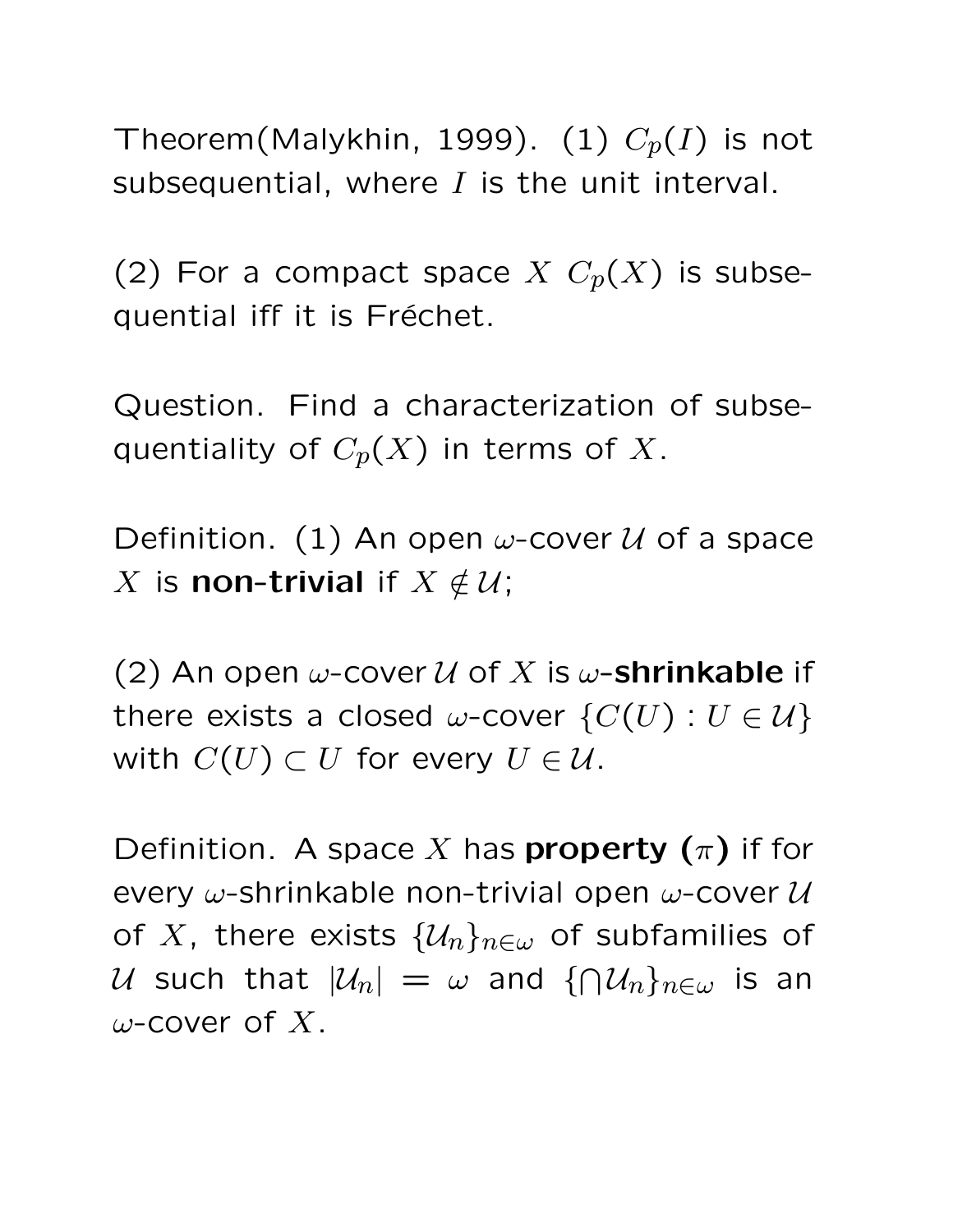Theorem(Sakai, 2003). The following are equivalent.

(1)  $C_p(X)$  is a Pytkeev space;

(2) X satisfies  $(\pi)$ .

Proposition(Sakai). Property  $(\delta)$  implies property  $(\pi)$ .

Question. Does property  $(\pi)$  imply property ( $\delta$ ) (or  $(\gamma)$ )?

Proposition. (1) Property  $(\pi)$  is hereditary with respect to continuous images;

(2) Let  ${X_n}_{n\in\omega}$  be an increasing cover of X. If each  $X_n$  satisfies  $(\pi)$ , then X also satisfies  $(\pi)$ ;

(3) If a space X satisfies  $(\pi)$ , then the topological sum of countably many copies of  $X$ also satisfies  $(\pi)$ .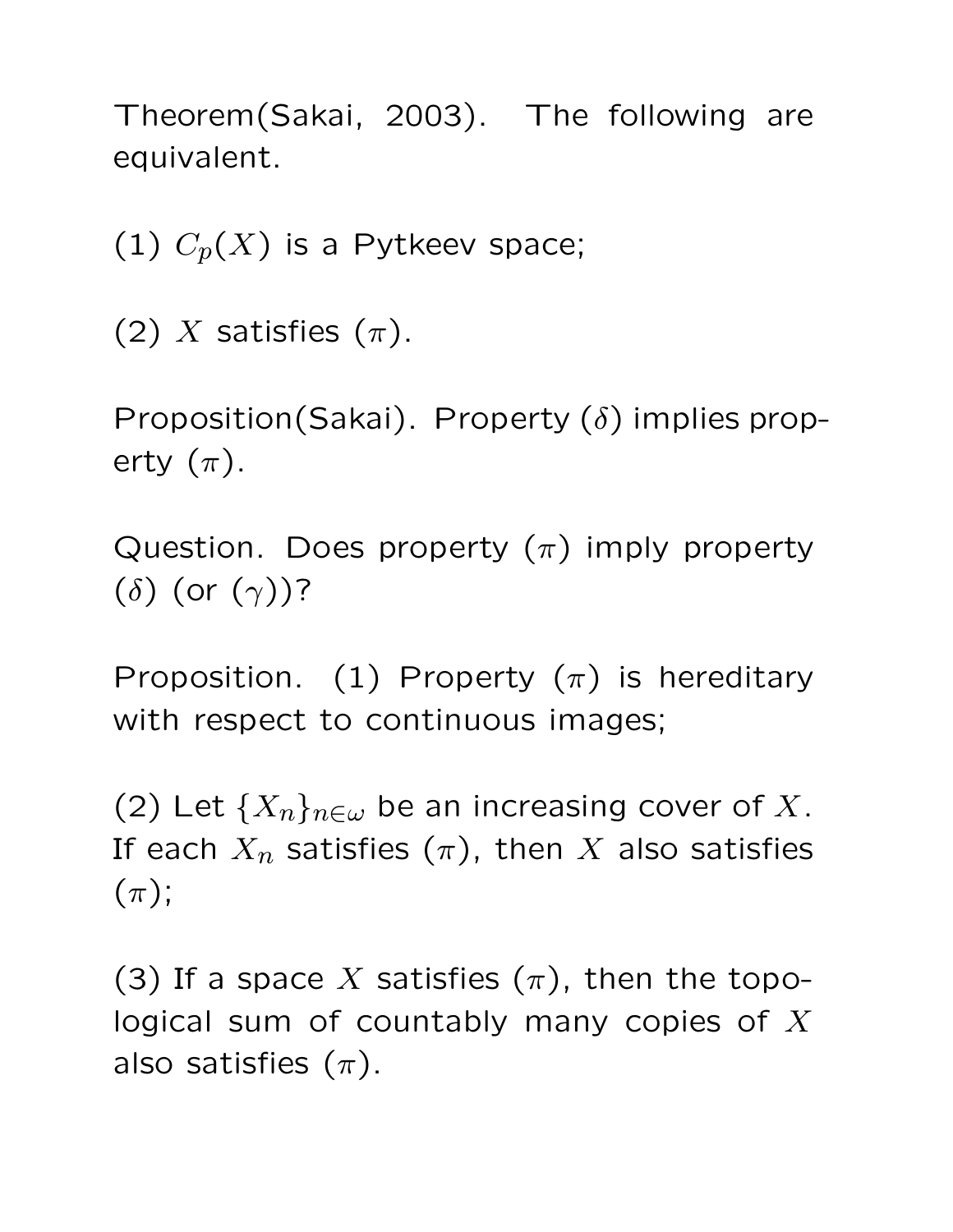Gerlits and Nagy noted that every space satisfying  $(\delta)$  is zero-dimensional.

Fact. Every space with  $(\pi)$  is zero-dimensional.

Definition(Kočinac, Scheepers). A space  $X$ has the <sup>ω</sup>**-grouping property** if for every non-trivial open  $\omega$ -cover  $\mathcal U$  of  $X$ , there exists a pairwise disjoint sequence  $\{\mathcal{U}_n\}_{n\in\omega}$  of finite subfamilies of  $U$  such that every finite subset of X is contained in some member of  $\mathcal{U}_n$  for all but finitely many  $n \in \omega$ .

Definition. A space X has **property (w** $\gamma$ ) if for every  $\omega$ -shrinkable non-trivial open  $\omega$ cover  $U$  of  $X$ , there exists a pairwise disjoint sequence  $\{\mathcal{U}_n\}_{n\in\omega}$  of finite subfamilies of  $U$  such that every finite subset of  $X$  is contained in some member of  $\mathcal{U}_n$  for all but finitely many  $n \in \omega$ .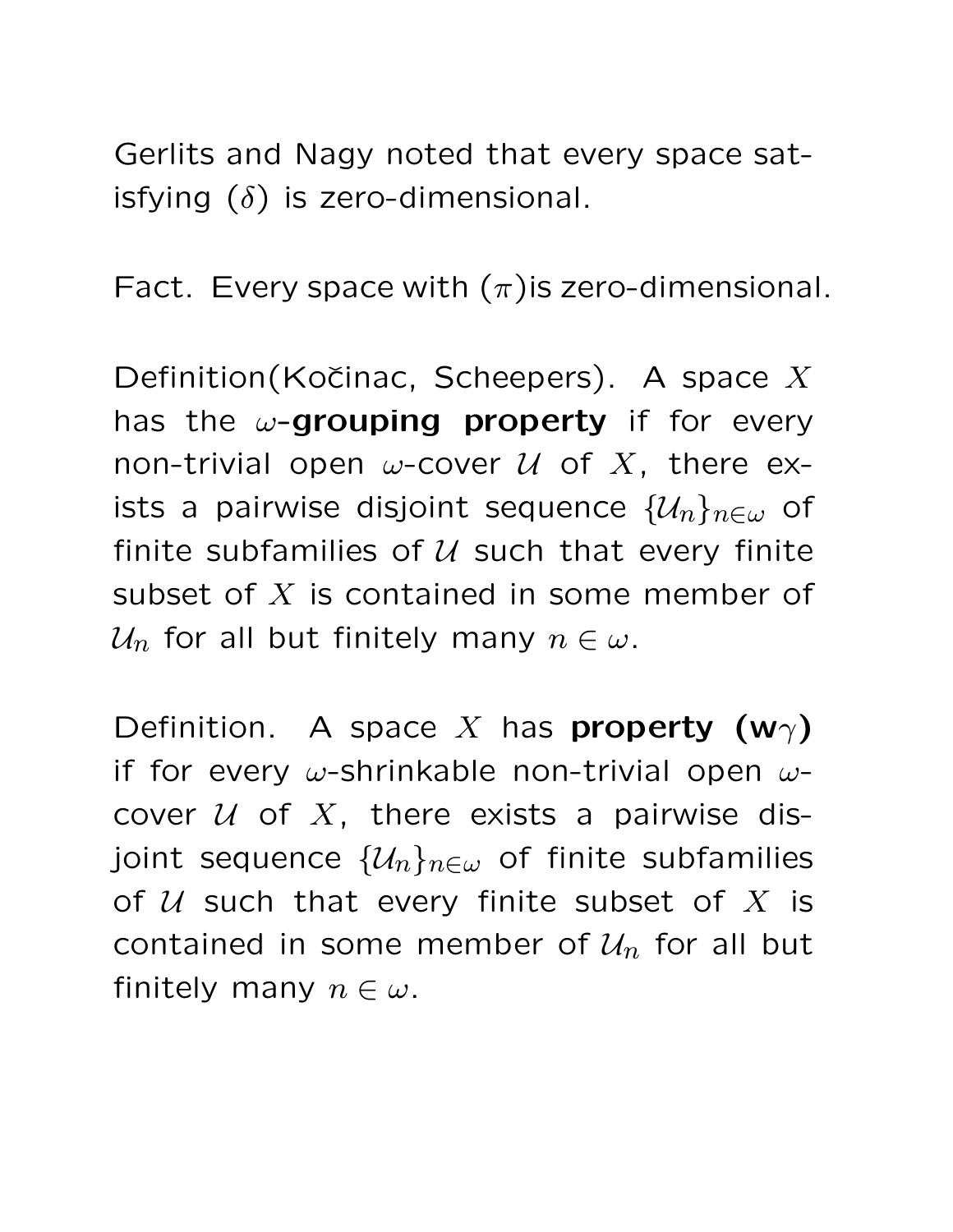Theorem(Sakai, 2003). Tthe following are equivalent.

(1)  $C_p(X)$  is weakly Fréchet;

(2) X satisfies  $(w\gamma)$ .

Corollary. If X has the  $\omega$ -grouping property, then  $C_p(X)$  is weakly Fréchet.

Question. Does property  $(\mathbf{w}\gamma)$  imply the  $\omega$ grouping property?

Proposition. (1) Property  $(w<sub>\gamma</sub>)$  is hereditary with respect to continuous images;

(2) If a space X satisfies  $(w\gamma)$ , then the topological sum of countably many copies of  $X$ also satisfies  $(w\gamma)$ .

A subset <sup>A</sup> of <sup>R</sup> is said to have **universal measure zero** if for every Borel measure <sup>μ</sup> on R there exists a Borel set B with  $A \subset B$  and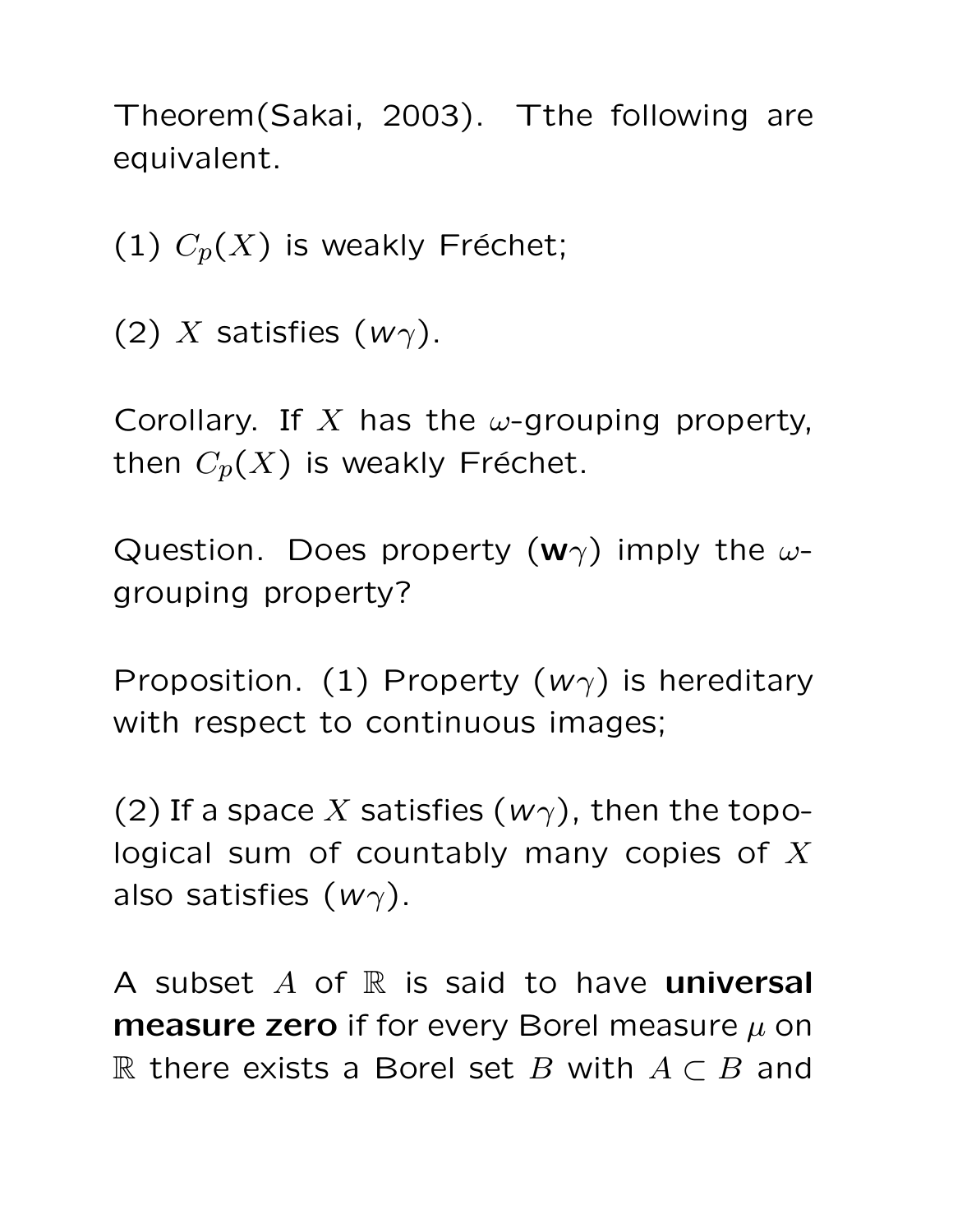$\mu(B) = 0$ , where a Borel measure means a countably additive, atomless (i. e.  $\mu({x}) =$ 0 for each  $x \in X$ ), finite measure.

Theorem(Sakai, 2003). Let  $X$  be a subset of R. If X satisfies  $(\pi)$ , then X has universal measure zero and is always of the first category.

Theorem(Sakai). Let  $B$  be a non-trivial countable  $\omega$ -cover of Borel sets of  $\mathbb P$ . Then there exists a pairwise disjoint sequence  $\{\mathcal{B}_n\}_{n\in\omega}$  of finite subfamilies of  $\beta$  such that every finite subset of  $X$  is contained in some member of  $\mathcal{B}_n$  for all but finitely many  $n \in \omega$ . In particular, every analytic set has the  $\omega$ -grouping property.

Corollary.  $C_p(\mathbb{P})$  is weakly Fréchet.

Proposition. For every free ultrafilter  $\mathcal F$  on  $ω$ ,  $C_p(\mathcal{F})$  is not weakly Fréchet.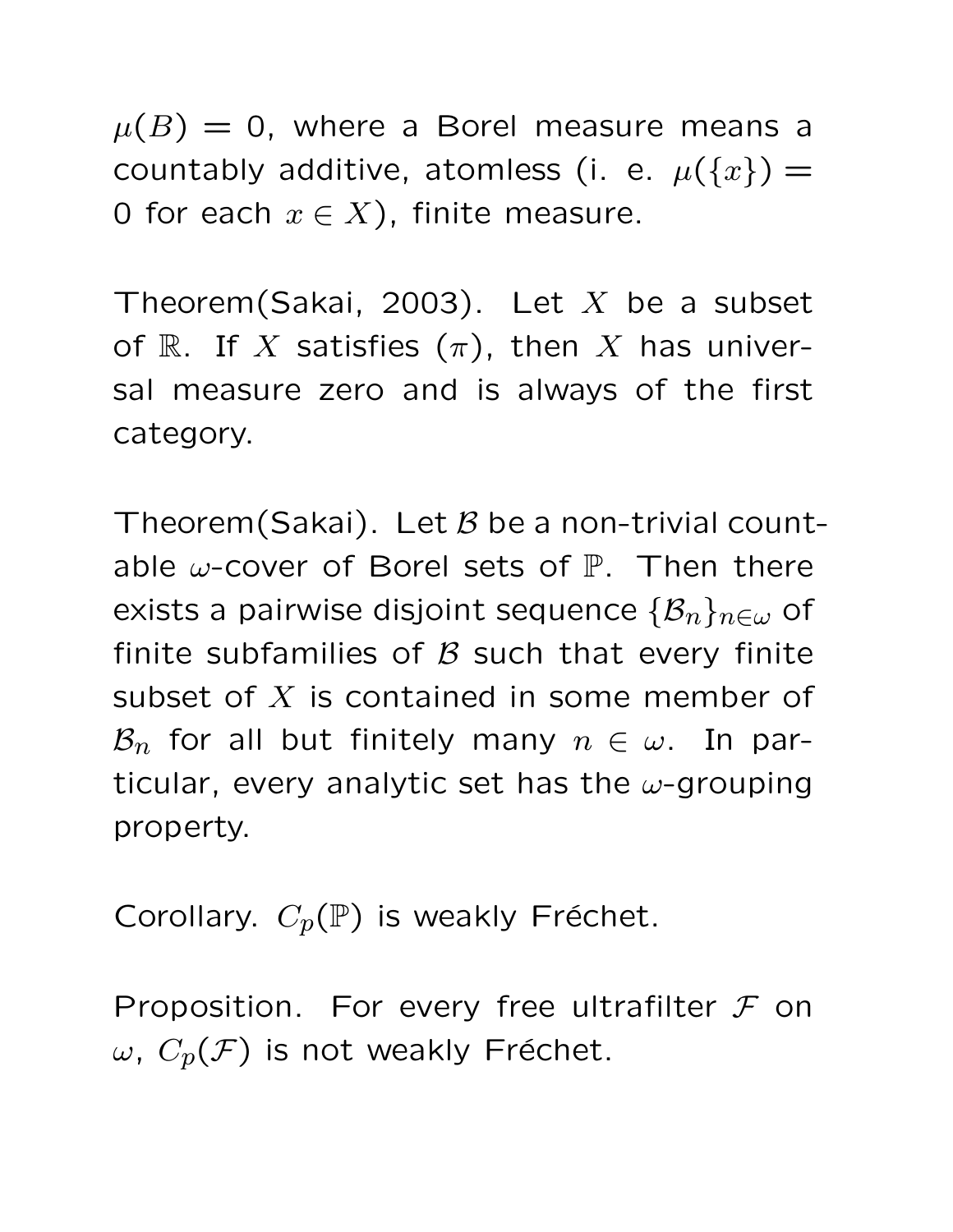Kočinac and Scheepers conjectured that  $\mathfrak b$  is the minimal cardinality of a set  $X \subset \mathbb{R}$  such that  $C_p(X)$  is not weakly Fréchet.

Theorem(Tsaban, 2004). The following equality holds:

 $\mathfrak{b} = \min\{|X| : X \subset \mathbb{R}$  and  $C_p(X)$  is not weakly Fréchet}.

Question. Determine the minimal cardinality of a set  $X \subset \mathbb{R}$  such that X does not satisfy  $(\pi).$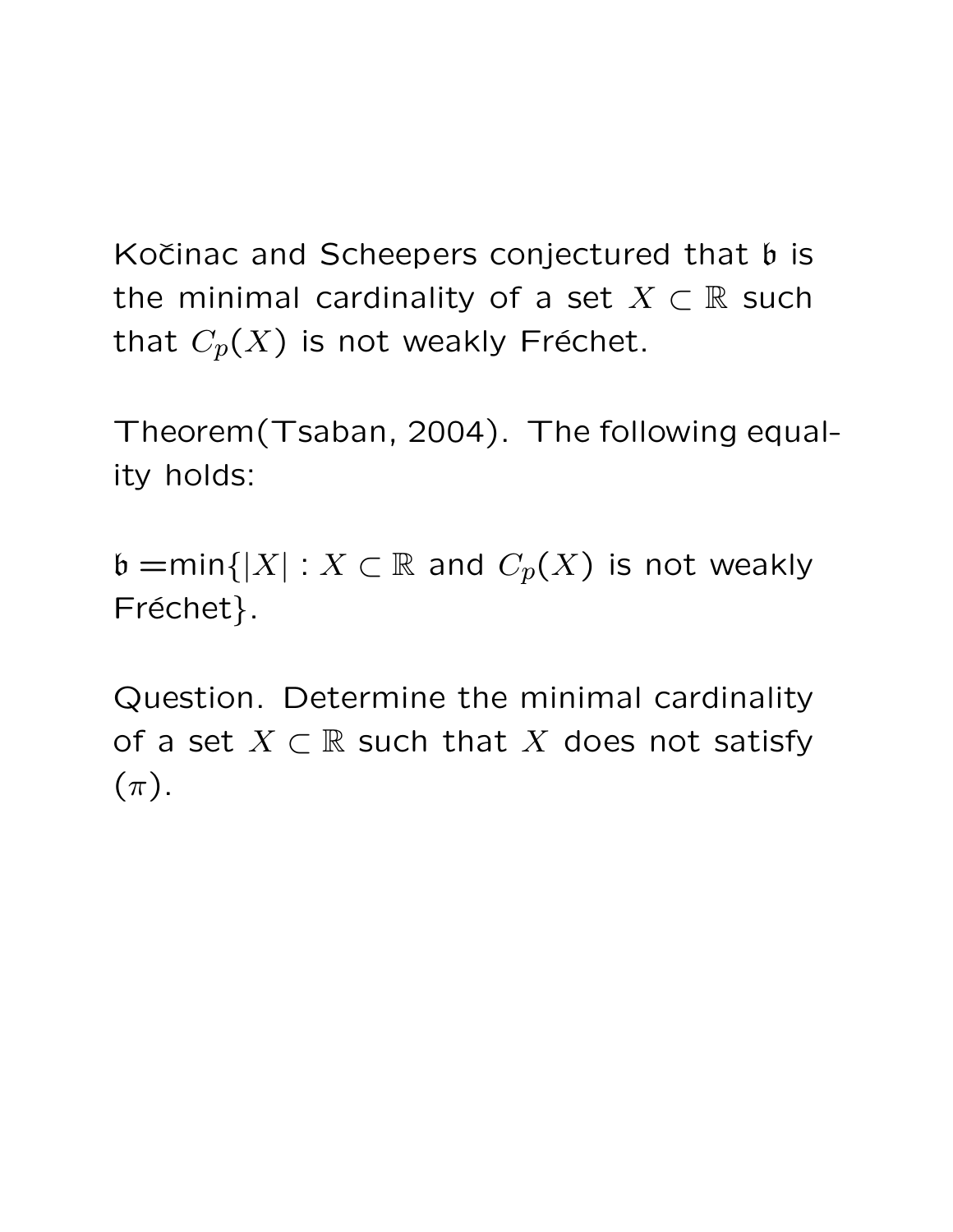5. Tightness-like properties of  $C_p(X)$ .

Definition.  $(1)$  (Arhangel'skii) A space X has **countable fan tightness** if  $A_n \subset X$  and  $x \in Y$  $A_n$   $(n \in \omega)$  imply that there exists  ${F_n}_{n \in \omega}$ of finite subsets such that  $F_n \subset A_n$  and  $x \in$  $\overline{\cup_{n\in\omega}F_n}.$ 

(2) (Sakai) A space <sup>X</sup> has **countable strong fan tightness** if  $A_n \subset X$  and  $x \in \overline{A}_n$  ( $n \in$ ω) imply that there exists  ${x_n}_{n∈ω}$  such that  $x_n \in A_n$  and  $x \in \{x_n : n \in \omega\}.$ 

strictly Fréchet  $\Rightarrow$  countable strong fan tight $ness \Rightarrow countable$  fan tightness  $\Rightarrow$  countable tightness.

Definition. A space <sup>X</sup> has the **Menger property** if for every sequence  $\{\mathcal{U}_n\}_{n\in\omega}$  of open covers of  $X$ , there exist a finite subfamily  $\mathcal{V}_n\subset\mathcal{U}_n$   $(n\in\omega)$  such that  $\bigcup_{n\in\omega}\mathcal{U}_n$  is a cover of  $X$ .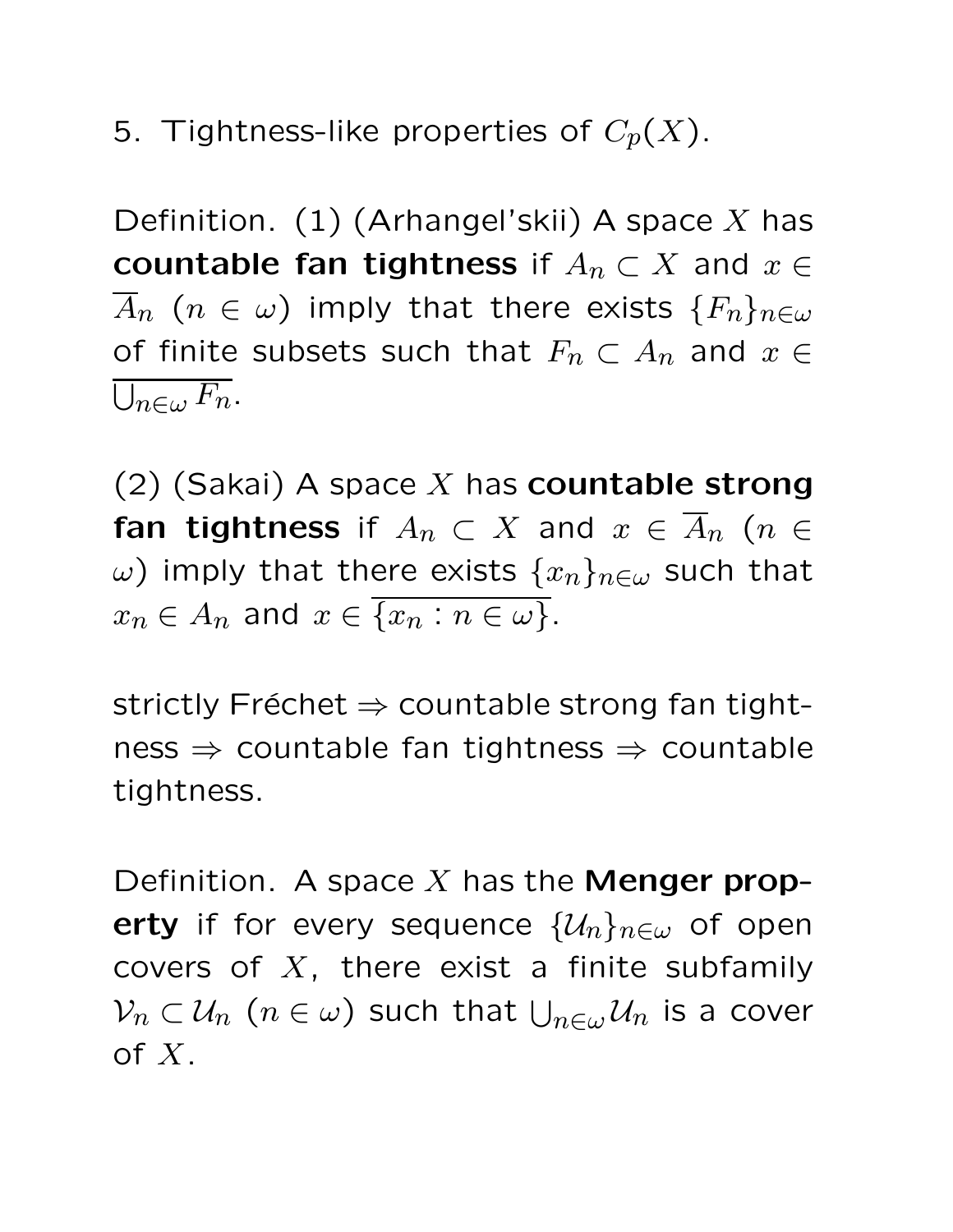Theorem(Arhangel'skii, 1986). The following are equivalent.

(1)  $C_p(X)$  has countable fan tightness;

(2) Every finite power of X has the Menger property.

The condition (2) in this theorem can be characterized in terms of an  $\omega$ -cover.

Proposition(Just, Miller, Scheepers, Szeptycki, 1996). The following are equivalent.

(1) Every finite power of X has the Menger property;

(2) For every sequence  $\{\mathcal{U}_n\}_{n\in\omega}$  of open  $\omega$ covers of  $X$ , there exist a finite subfamily  $\mathcal{V}_n\subset\mathcal{U}_n$   $(n\in\omega)$  such that  $\bigcup_{n\in\omega}\mathcal{U}_n$  is an  $\omega$ cover of X.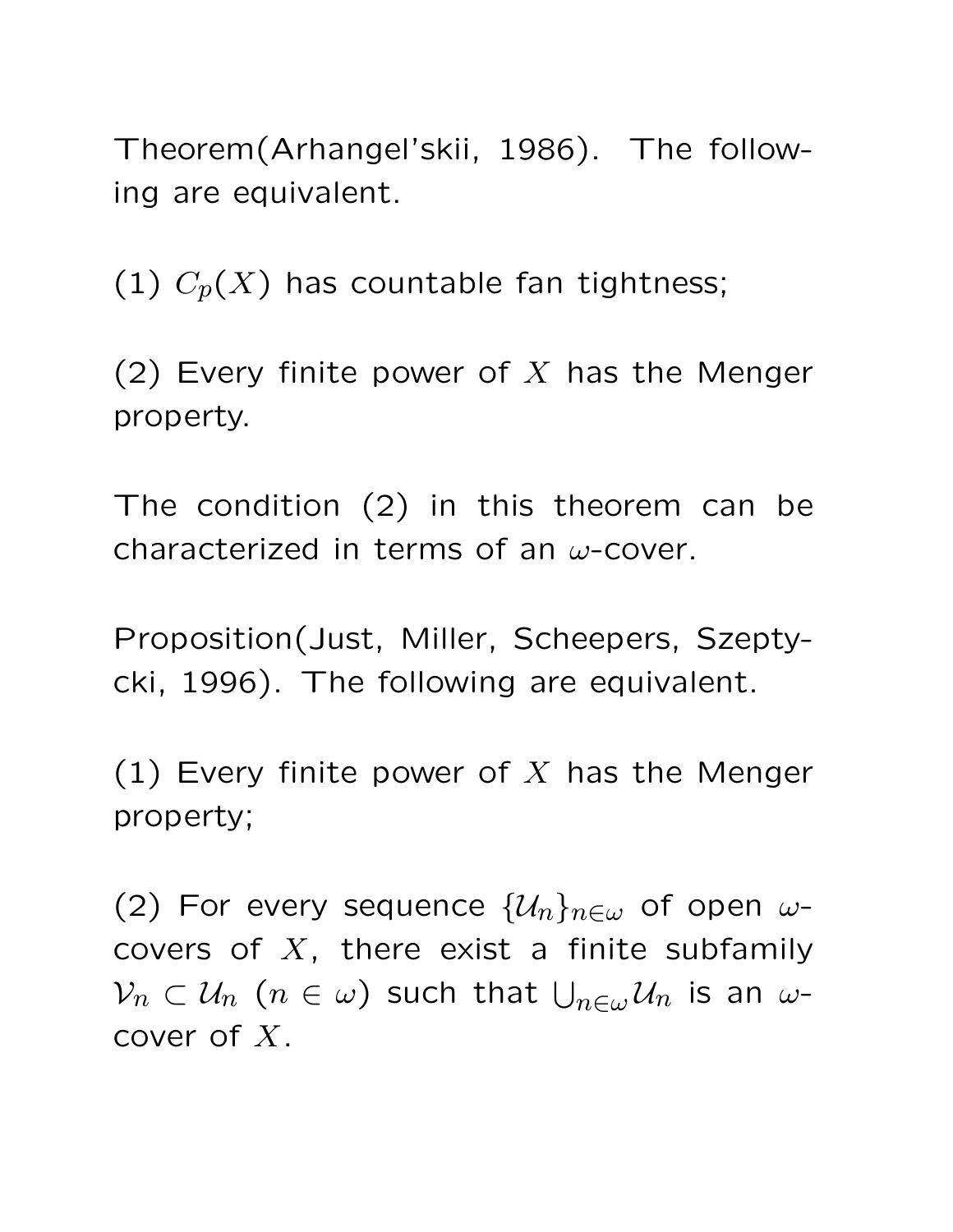Theorem(Sakai, 1988). The following are equivalent.

(1)  $C_p(X)$  has countable strong fan tightness;

(2) Every finite power of X has the Rothberger property;

(3) For every sequence  $\{\mathcal{U}_n\}_{n\in\omega}$  of open  $\omega$ covers of X, there exist  $U_n \in \mathcal{U}_n$   $(n \in \omega)$  such that  ${U_n}_{n\in\omega}$  is an  $\omega$ -cover of X.

Proposition(Sakai). Every Pytkeev space with countable fan tightness has countable strong fan tightness.

Corollary. Let X be a space satisfying  $(\pi)$ . If every finite power of  $X$  has the Menger property, then every finite power of  $X$  has the Rothberger property.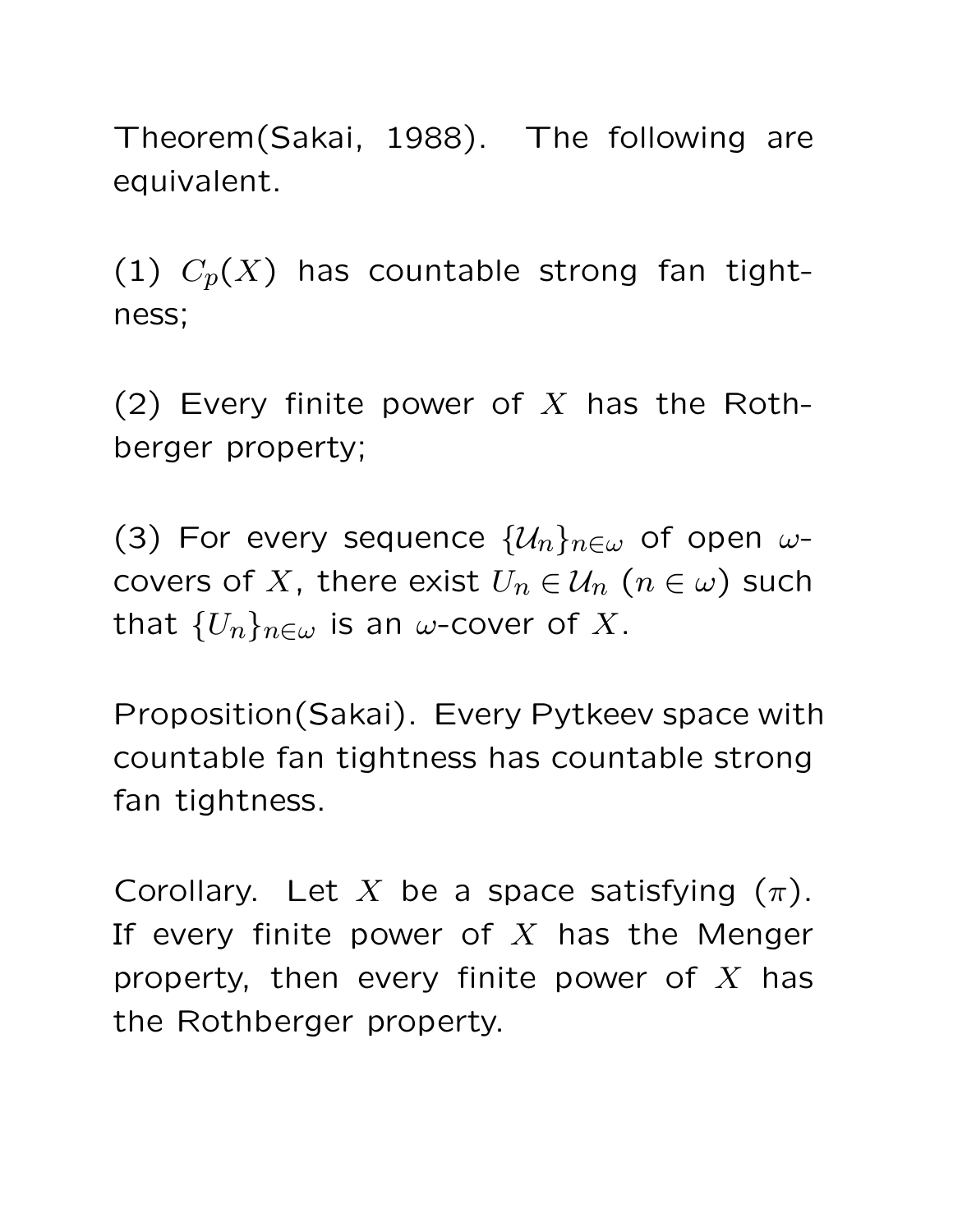6. The results of Kočinac and Scheepers.

Definition. A space <sup>X</sup> has the **Hurewicz property** if for every sequence  $\{\mathcal{U}_n\}_{n\in\omega}$  of open covers of  $X$ , there exist a finite subfamily  $\mathcal{V}_n \subset \mathcal{U}_n$   $(n \in \omega)$  such that every point of  $X$  is contained in  $\bigcup \mathcal{V}_n$  for all but finitely many  $n \in \omega$ .

Proposition(Kočinac, Scheepers, 2003). The following are equivalent.

(1) Every finite power of X has the Hurewicz property;

(2) Every finite power of X has the Menger property and X has the  $\omega$ -grouping property;

(3) For every sequence  $\{\mathcal{U}_n\}_{n\in\omega}$  of open  $\omega$ covers of  $X$ , there exist a finite subfamily  $V_n \subset \mathcal{U}_n$  ( $n \in \omega$ ) such that every finite subset of X is contained in some member of  $\mathcal{V}_n$  for all but finitely many  $n \in \omega$ .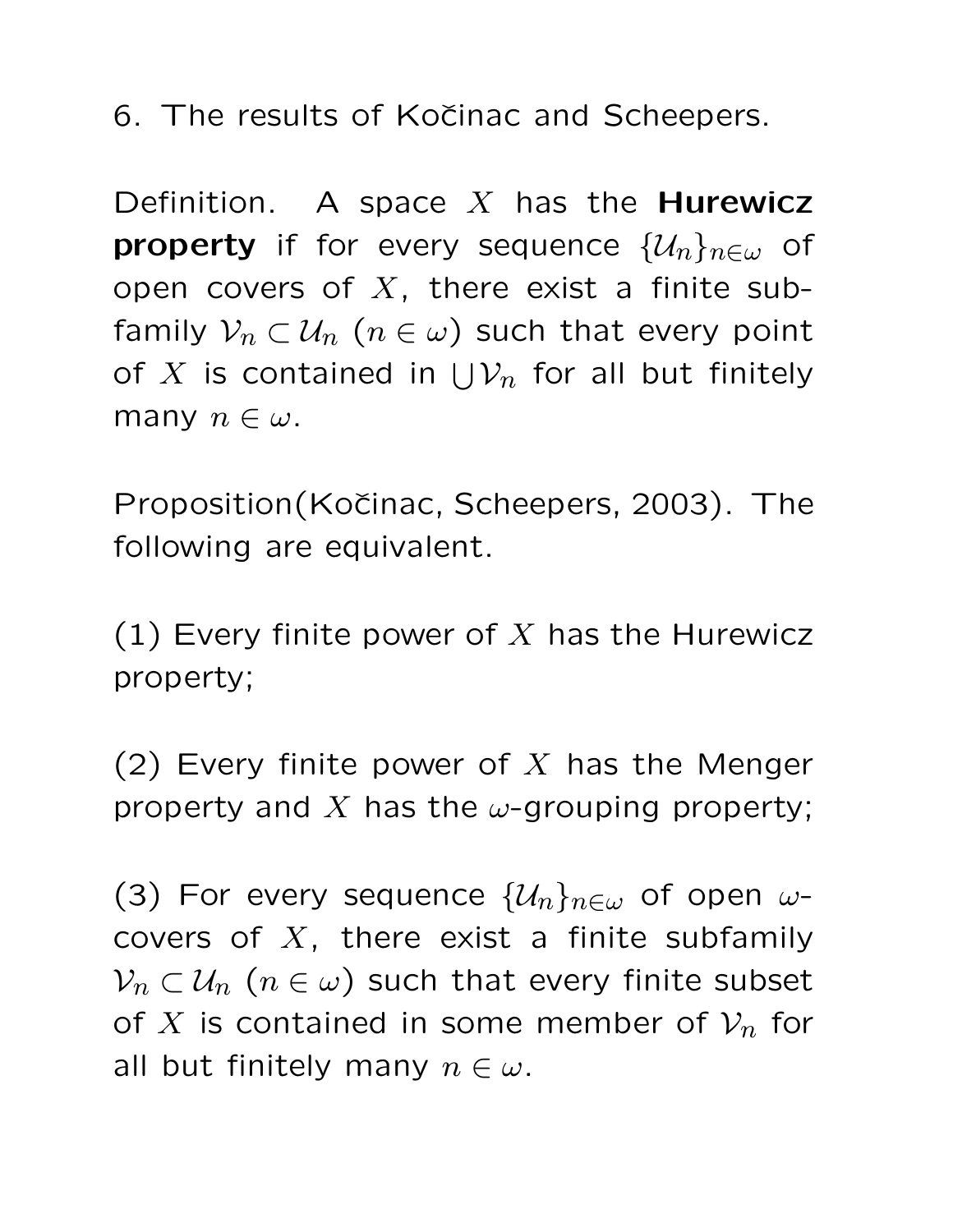The following local property of a space was considered by Kočinac and Scheepers.

Definition. A space  $X$  is **weakly Fréchet in the strict sence** if  $A_n \subset X$  and  $x \in \overline{A}_n$  ( $n \in \mathbb{Z}$ ω) imply that there exists  ${F_n}_{n∈ω}$  of finite subsets such that  $F_n \subset A_n$  and for every neighborhood U of x,  $U \cap F_n \neq \emptyset$  for all but finitely many  $n \in \omega$ .

Theorem(Kočinac, Scheepers, 2003). For a space  $X$ , the following are equivalent.

(1)  $C_p(X)$  is weakly Fréchet in the strict sence;

(2)  $C_p(X)$  has countable fan tightness and is weakly Fréchet;

(3) Every finite power of  $X$  has the Hurewicz property.

Note that  $C_p(\mathbb{P})$  is weakly Fréchet, but it is not weakly Fréchet in the strict sence.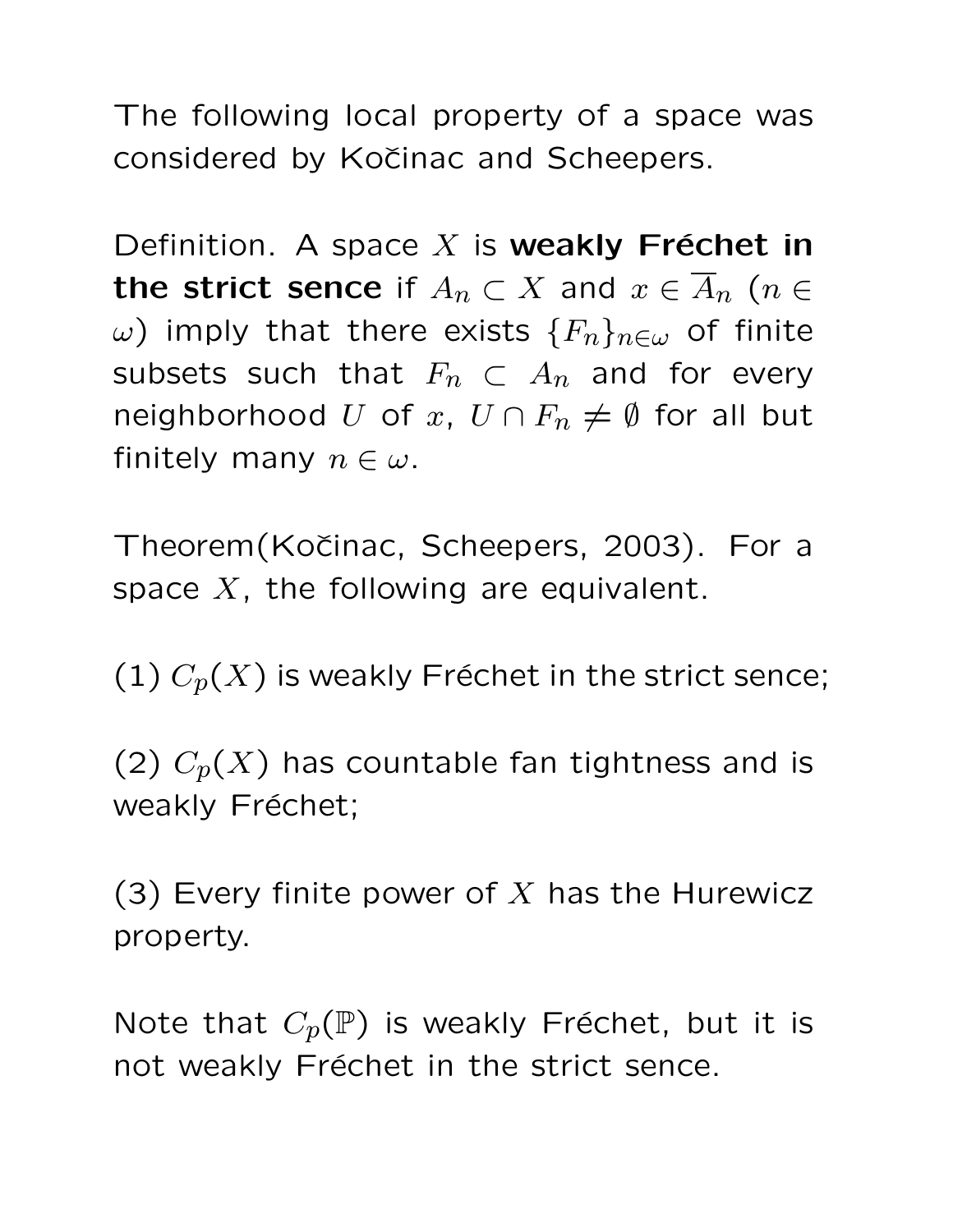Proposition(Kočinac, Scheepers, 2003). The following equality holds:

 $\mathfrak{b} = \min\{|X| : X \subset \mathbb{R}$  and  $C_p(X)$  is not weakly Fréchet in the strict sence }.

Let us recall property  $(*)$  considered in the second section. Nowik, Scheepers and Weiss gave a characterization of property (\*).

Theorem(Nowik, Scheepers, Weiss, 1998). The following are equivalent.

(1) X has property  $(*)$ ;

(2)  $X$  has both the Hurewicz property and the Rothberger property.

Hence Kočinac and Scheepers proved:

Theorem(Kočinac, Scheepers, 2002). The following are equivalent.

(1)  $C_p(X)$  has countable strong fan tightness and is weakly Fréchet;

(2) Every finite power of X has property  $(*)$ .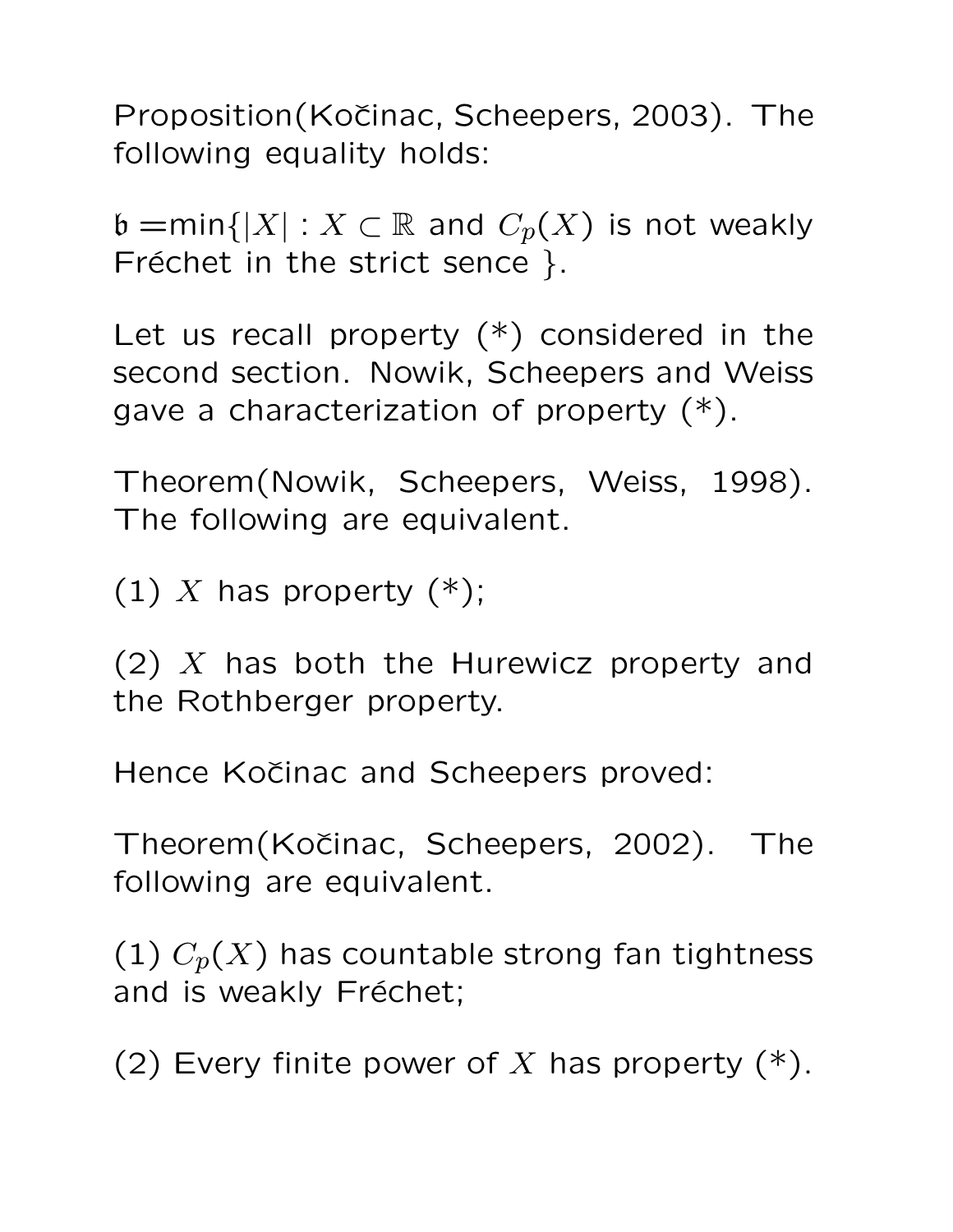7. AP and WAP properties of  $C_p(X)$ .

An AP-space was introduced Pultr and Tozzi(1993) and a WAP-space was considered by Simon(1994). "AP" is "Approximation by Points" and "WAP" is "Weak Approximation by Points".

Definition. (1) A space <sup>X</sup> is an **AP-space** if for every  $A \subset X$  and every point  $x \in \overline{A} - A$ , there exists a set  $B \subset A$  such that  $\overline{B} = B \cup$  $\{x\}.$ 

(2) A space <sup>X</sup> is a **WAP-space** if for every non-closed set A in X, there exist a point  $x \in$  $\overline{A}-A$  and a set  $B\subset A$  such that  $\overline{B}=B\cup\{x\}.$ 

Obviously we have the following implications:

| Fréchet |               | $\Rightarrow$ sequential |
|---------|---------------|--------------------------|
| JL      |               | JL                       |
| AP      | $\Rightarrow$ | <b>WAP</b>               |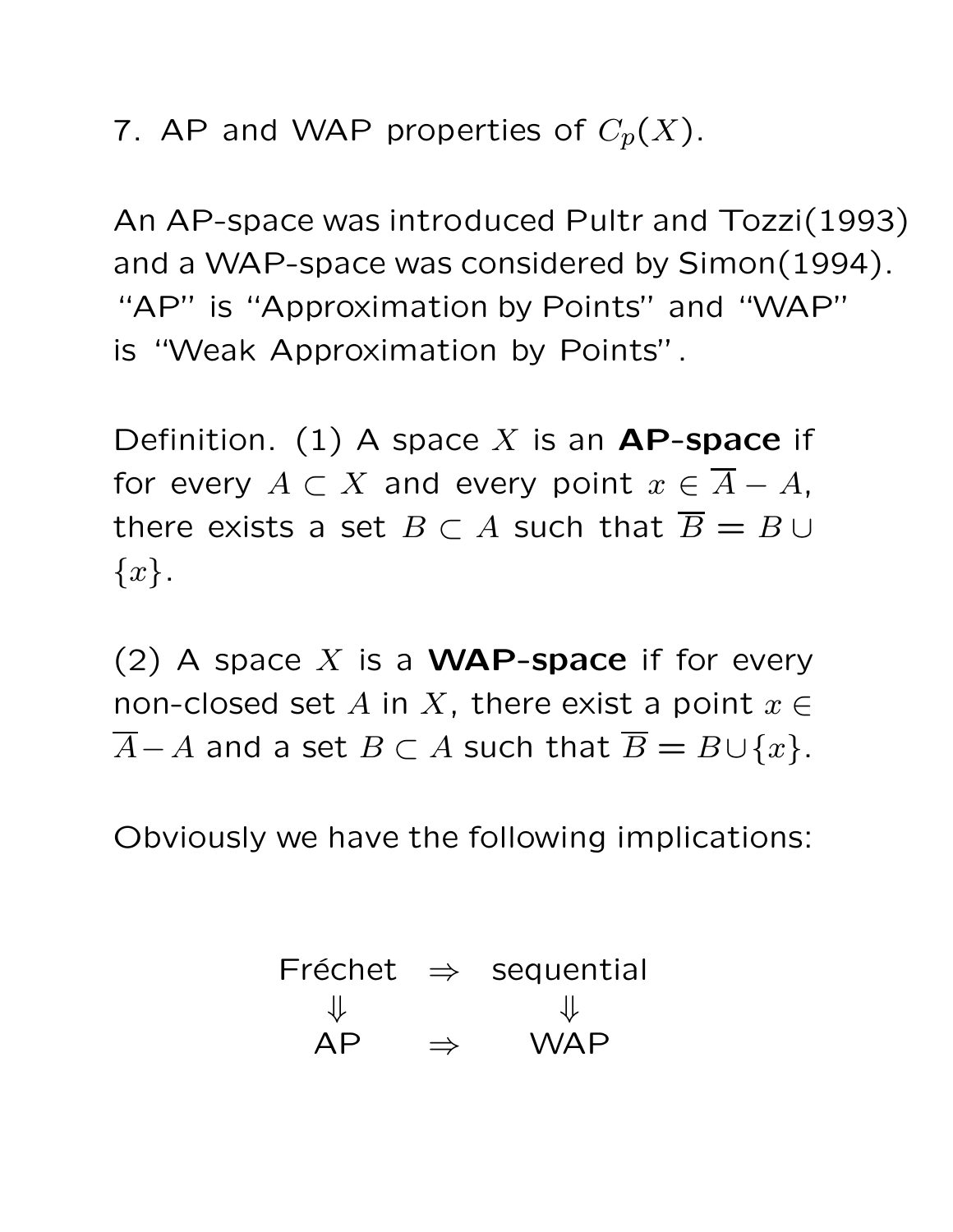Bella and Yaschenko gave a space  $X$  (1999) such that  $C_p(X)$  is WAP, but not AP.

A space X is  $\omega$ - $\psi$ -**monolithic** if the closure of every countable subset of  $X$  has countable pseudocharacter in itself.

Lemma(Bella, Yaschenko, 1999). Every ω- $\psi$ -monolithic space with countable fan tightness is an AP-space.

Theorem(Bella, Yaschenko, 1999). If a space X is  $\sigma$ -compact, then  $C_p(X)$  is an AP-space.

If X is separable, then  $C_p(X)$  has countable pseudocharacter. Hence, if  $X \subset \mathbb{R}$  and every finite power of  $X$  has the Menger property, then  $C_p(X)$  is an AP-space.

On the other hand:

Theorem(Tkachuk, Yaschenko, 2001). If  $C_p(X)$ is an AP-space and  $X$  is paracompact, then  $X$  has the Menger property.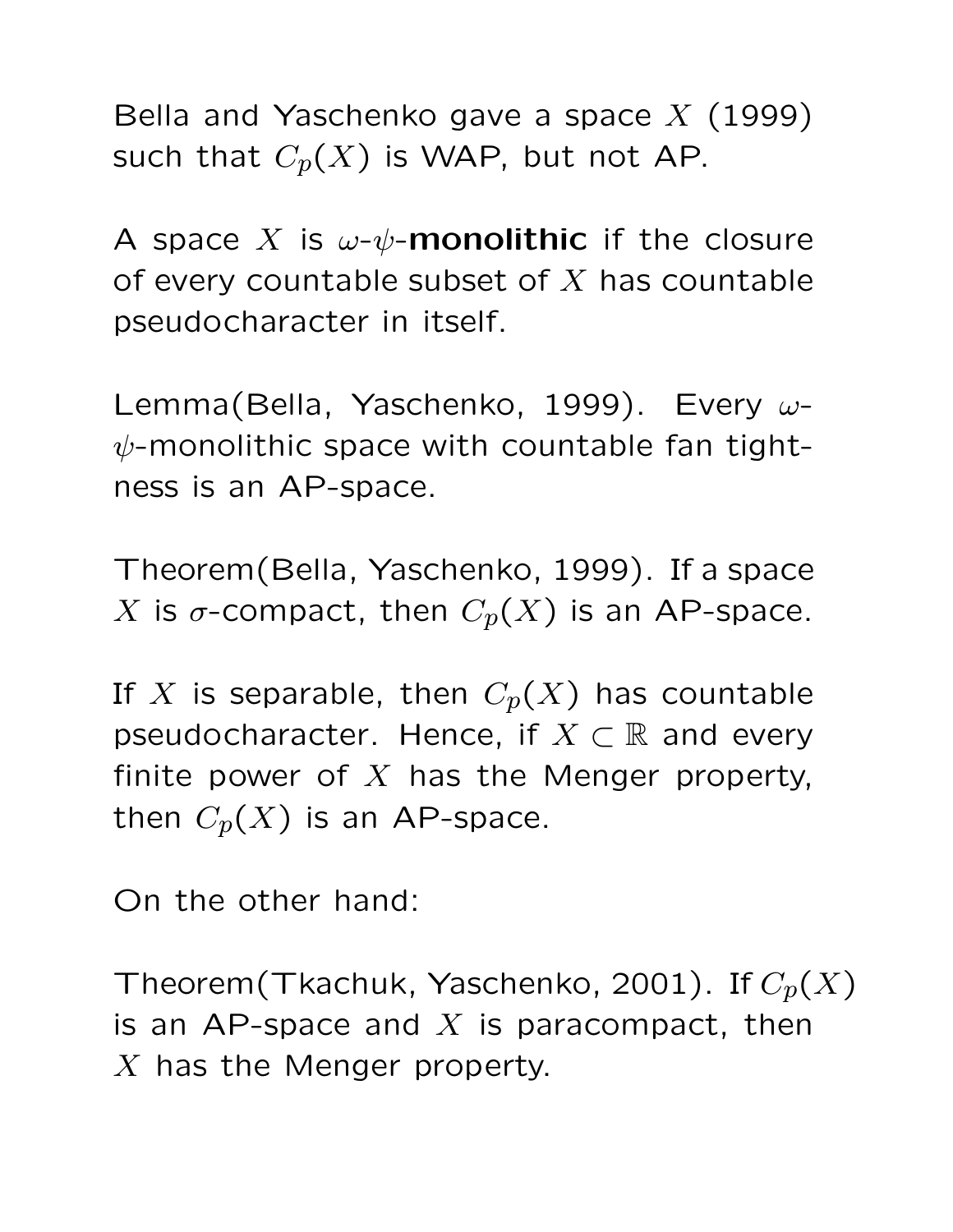Corollary.  $C_p(\mathbb{P})$  is not an AP-space.

There exist many open questions on the APproperty and the WAP-property of  $C_p(X)$ .

We should note that the WAP-property is important when we study the  $M_3$ - $M_1$ -problem. It is a famous longstanding open problem in general topology which asks whether every  $M_3$ -space is  $M_1$ . Let  $C_k(X)$  be the space of all continuous real-valued functions on a space  $X$  with the compact-open topology. Gartside and Reznichenko proved in 2000 that the space  $C_k(\mathbb{P})$  is an  $M_3$ -space. So far, it is open whether  $C_k(\mathbb{P})$  is  $M_1$ . Mizokami et al. showed in 2001 that every  $M_3$ -space with the WAP-property is an  $M_1$ -space. Therefore it is important to investigate the WAP-property of  $C_k(\mathbb{P})$ . It is open whether  $C_k(\mathbb{P})$  is a WAPspace.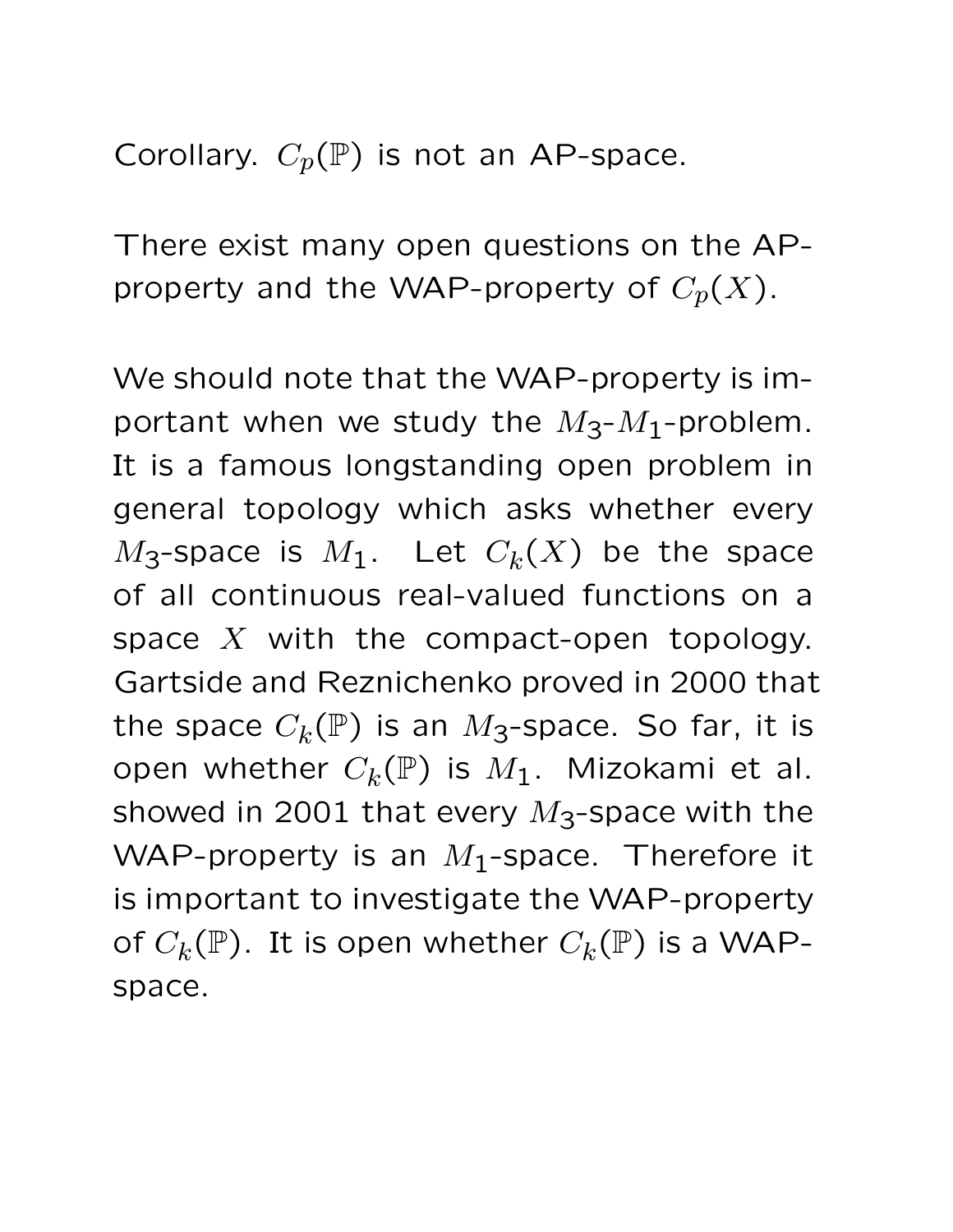8. Arhangel'skii's  $\alpha_i$ -properties of  $C_p(X)$ .

Definition(Arhangel'skii, 1972). For  $i = 1$ , 2, 3 and 4, a space X is an  $\alpha_i$ -**space** if for every countable family  $\{S_n\}_{n\in\omega}$  of sequences converging to some point  $x \in X$ , there exists a sequence  $S$  converging to  $x$  such that:

 $(\alpha_1)$   $S_n - S$  is finite for all  $n \in \omega$ ;

 $(\alpha_2)$   $S_n \cap S$  is infinite for all  $n \in \omega$ ;

 $(\alpha_3)$   $S_n \cap S$  is infinite for infinitely many  $n \in \omega$ ;

 $(\alpha_4)$   $S_n \cap S \neq \emptyset$  for infinitely many  $n \in \omega$ .

Theorem(Scheepers, 1998).  $C_p(X)$  has property  $\alpha_2$  iff it has property  $\alpha_4$ .

An open cover  $U$  of a space X is a  $\gamma$ -**cover** if every point of  $X$  is contained in all but finitely many members of  $U$ .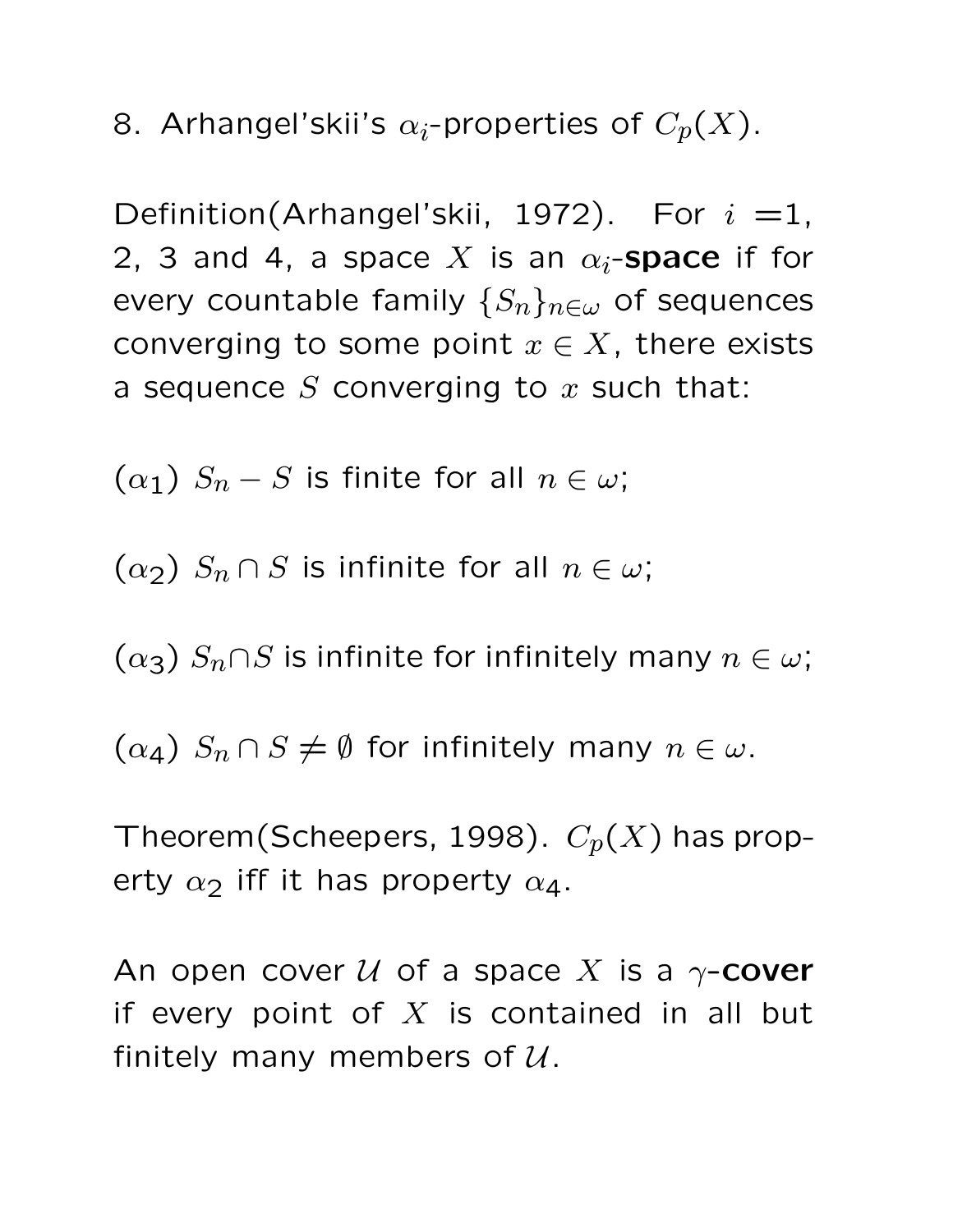Theorem(Scheepers, 1999). For a perfectly normal space  $X$ , the following are equivalent.

(1)  $C_p(X)$  is an  $\alpha_2$ -space;

(2) For every sequence  $\{\mathcal{U}_n\}_{n\in\omega}$  of  $\gamma$ -covers of X, there exist  $U_n \in \mathcal{U}_n$   $(n \in \omega)$  such that  ${U_n}_{n\in\omega}$  is a  $\gamma$ -cover of X.

Definition. (1) (Bukovská, 1991). Let  $f$ and  $f_n(n \in \omega)$  be real-valued functions on a space X. We say that  $\{f_n\}_{n\in\omega}$  converges **quasinormally** to  $f$  if there exists a sequence  $\{\epsilon_n\}_{n\in\omega}$  of positive real numbers such that lim  $\lim_{n\to\infty}\varepsilon_n = 0$  and for each  $x \in X$   $|f_n(x) |f(x)| < \varepsilon_n$  holds for all but finitely many  $n \in \omega$ .

(2) (Bukovský, Reclaw, Repiský, 1991). A space <sup>X</sup> is a **QN-space** if whenever a sequence  $\{f_n\}_{n\in\omega}\subset C_p(X)$  converges to  $f\in$  $C_p(X)$ , the convergence is quasinormal convergence.